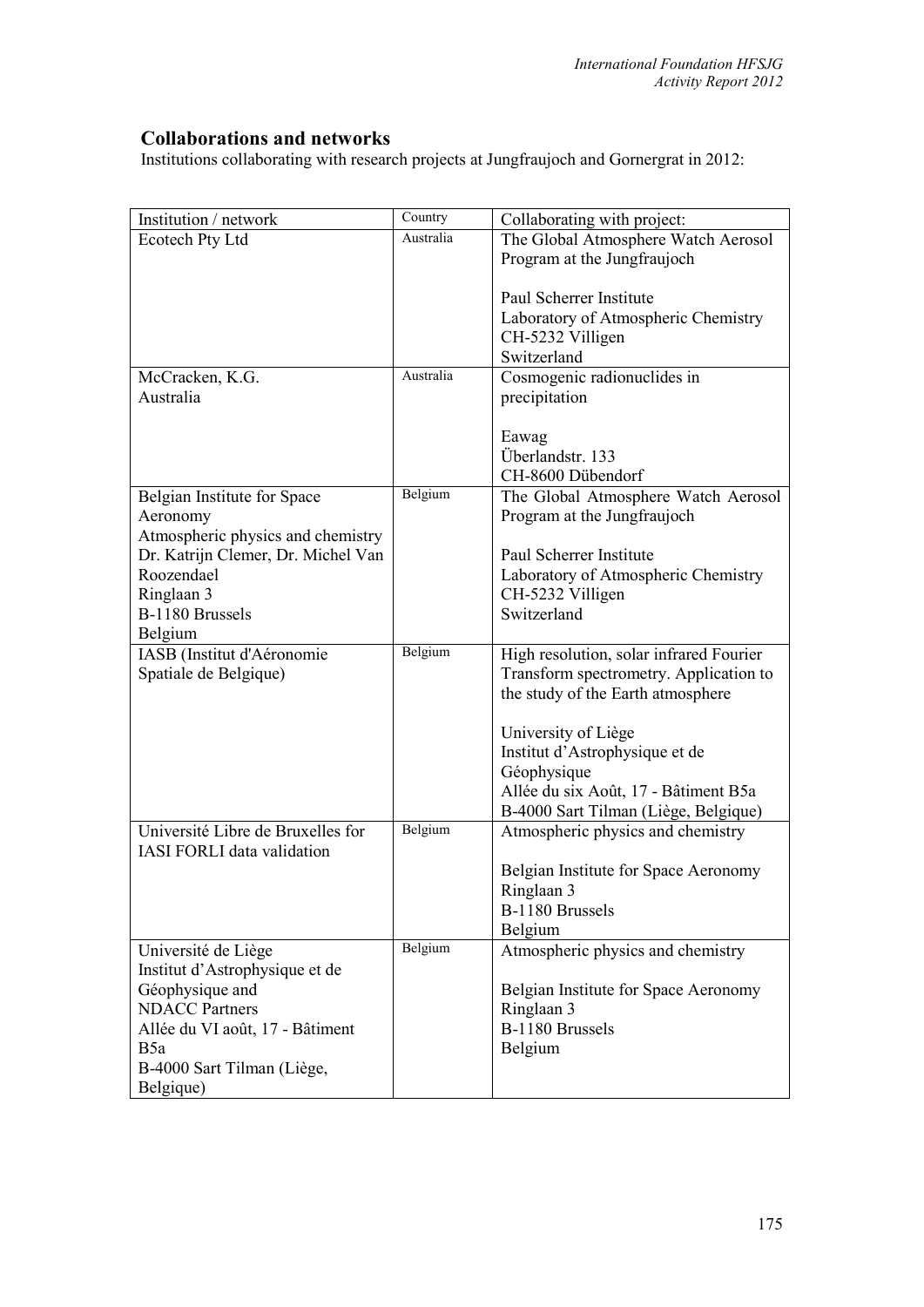| Institution / network               | Country             | Collaborating with project:                |
|-------------------------------------|---------------------|--------------------------------------------|
| University Hospital Copenhagen      | Denmark             | Cardiovascular adjustments to prolonged    |
|                                     |                     | altitude exposure                          |
|                                     |                     |                                            |
|                                     |                     | University of Zurich                       |
|                                     |                     | Institute of Physiology                    |
|                                     |                     | Winterthurerstrasse 190                    |
|                                     |                     | CH-8057 Zürich                             |
| Collaboration with European FTIR    | European<br>network | The Polythermal Structure of               |
| and UV-Vis teams and modelling      |                     | Gornergletscher (Valais)                   |
| teams in the frame of the EU        |                     |                                            |
| project NORS                        |                     | Swiss Federal Office of Technology,        |
|                                     |                     | ETH Zürich                                 |
|                                     |                     | Versuchsanstalt für Wasserbau,             |
|                                     |                     | Hydrologie und Glaziologie (VAW)           |
|                                     |                     | Gloriastrasse 37/39                        |
|                                     |                     | CH-8092 Zürich                             |
| Collaboration with European FTIR    | European            | Atmospheric physics and chemistry          |
| and UV-Vis teams and modelling      | network             |                                            |
| teams in the frame of the EU        |                     | Belgian Institute for Space Aeronomy       |
| project NORS                        |                     | Ringlaan 3                                 |
|                                     |                     | B-1180 Brussels                            |
|                                     |                     | Belgium                                    |
| E-GVAP II (EUMETNET GPS             | European            | <b>Automated GPS Network Switzerland</b>   |
| Water Vapor Programme)              | network             | (AGNES)                                    |
|                                     |                     |                                            |
|                                     |                     | Swiss Federal Office of Topography         |
|                                     |                     | (swisstopo)                                |
|                                     |                     | Seftigenstrasse 264                        |
|                                     |                     | CH-3084 Wabern                             |
| European FP7 project ACTRIS         | European<br>network | <b>Aerosol Chemical Speciation Monitor</b> |
| (Aerosols, Clouds, and Trace gases  |                     | (ACSM) measurements on the                 |
| Research InfraStructure Network)    |                     | Jungfraujoch within the frame of the EU    |
|                                     |                     | project ACTRIS (Aerosols, Clouds, and      |
|                                     |                     | Trace gases Research Infrastructure        |
|                                     |                     | Network)                                   |
|                                     |                     |                                            |
|                                     |                     | Paul Scherrer Institute                    |
|                                     |                     | Laboratory of Atmospheric Chemistry        |
|                                     |                     | CH-5232 Villigen                           |
|                                     |                     | Switzerland                                |
| European FP7 Project Real-Time      | European<br>network | Neutron monitors - Study of solar and      |
| Database for High Resolution        |                     | galactic cosmic rays                       |
| <b>Neutron Monitor Measurements</b> |                     |                                            |
| (NMDB)                              |                     | Universität Bern                           |
| http://nmbd.eu/                     |                     | Physikalisches Institut                    |
|                                     |                     | Sidlerstrasse 5                            |
|                                     |                     | CH-3012 Bern                               |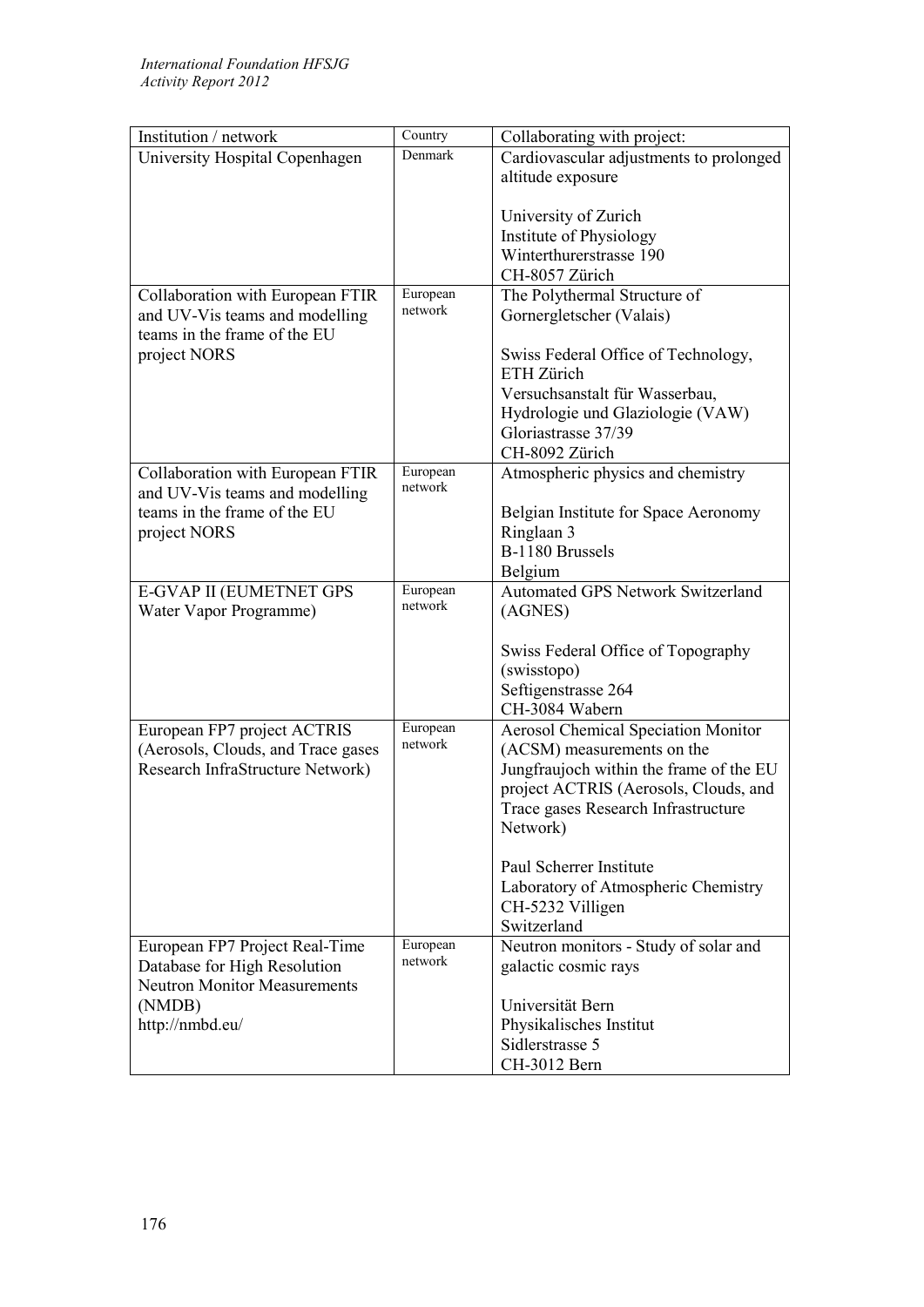| Institution / network             | Country  | Collaborating with project:              |
|-----------------------------------|----------|------------------------------------------|
| GAW-CH                            | European | High resolution, solar infrared Fourier  |
|                                   | network  | Transform spectrometry. Application to   |
|                                   |          | the study of the Earth atmosphere        |
|                                   |          |                                          |
|                                   |          | Université de Liège                      |
|                                   |          | Institut d'Astrophysique et de           |
|                                   |          | Géophysique                              |
|                                   |          |                                          |
|                                   |          | Allée du VI août, 17 - Bâtiment B5a      |
|                                   |          | B-4000 Sart Tilman (Liège, Belgique)     |
| GAW-CH                            | European | Monitoring of halogenated greenhouse     |
|                                   | network  | gases                                    |
|                                   |          |                                          |
|                                   |          | Empa                                     |
|                                   |          | Laboratory for Air Pollution and         |
|                                   |          | <b>Environmental Technology</b>          |
|                                   |          | Überlandstrasse 129                      |
|                                   |          | CH-8600 Dübendorf                        |
| <b>ICOS</b> Integrated Carbon     | European | Long-term observations of 14CO2 and      |
| <b>Observation System</b>         | network  | 222Radon at Jungfraujoch                 |
| http://www.icos-infrastructure.eu |          |                                          |
|                                   |          |                                          |
|                                   |          | Universität Heidelberg                   |
|                                   |          | Institut für Umweltphysik                |
|                                   |          | Im Neuenheimer Feld 229                  |
|                                   |          | D-69120 Heidelberg                       |
| <b>IMECC</b> partners             | European | Flask comparison on Jungfraujoch         |
| <b>IMECC</b> Infrastructure for   | network  |                                          |
| Measurements of the European      |          | Isotope Research — Energy and            |
| Carbon Cycle partners             |          | <b>Sustainability Research Institute</b> |
| http://imecc.ipsl.jussieu.fr/     |          | Groningen                                |
|                                   |          | Nijenborgh 4                             |
|                                   |          | 9747 AG Groningen /                      |
|                                   |          | The Netherlands                          |
| <b>IMECC</b> partners             | European | Flask comparison on Jungfraujoch         |
| <b>IMECC</b> Infrastructure for   | network  |                                          |
| Measurements of the European      |          | Max-Planck-Institut für Biogeochemie     |
| Carbon Cycle partners             |          | Hans Knöll Str. 10                       |
|                                   |          | D-007745 Jena                            |
| http://imecc.ipsl.jussieu.fr/     | European |                                          |
| <b>IMECC</b> partners             | network  | Combined oxygen and carbon dioxide       |
| <b>IMECC</b> Infrastructure for   |          | concentration measurements               |
| Measurements of the European      |          |                                          |
| Carbon Cycle partners             |          | Universität Bern                         |
| http://imecc.ipsl.jussieu.fr/     |          | Physikalisches Institut                  |
|                                   |          | Sidlerstrasse 5                          |
|                                   |          | CH-3012 Bern                             |
| Partners of the EC-project NORS   | European | High resolution, solar infrared Fourier  |
| http://nors.aeronomie.be          | network  | Transform spectrometry. Application to   |
| and GEOmon                        |          | the study of the Earth atmosphere        |
| http://geomon.ipsl.jussieu.fr/    |          |                                          |
|                                   |          | Université de Liège                      |
|                                   |          | Institut d'Astrophysique et de           |
|                                   |          | Géophysique                              |
|                                   |          | Allée du VI août, 17 - Bâtiment B5a      |
|                                   |          |                                          |
|                                   |          | B-4000 Sart Tilman (Liège, Belgique)     |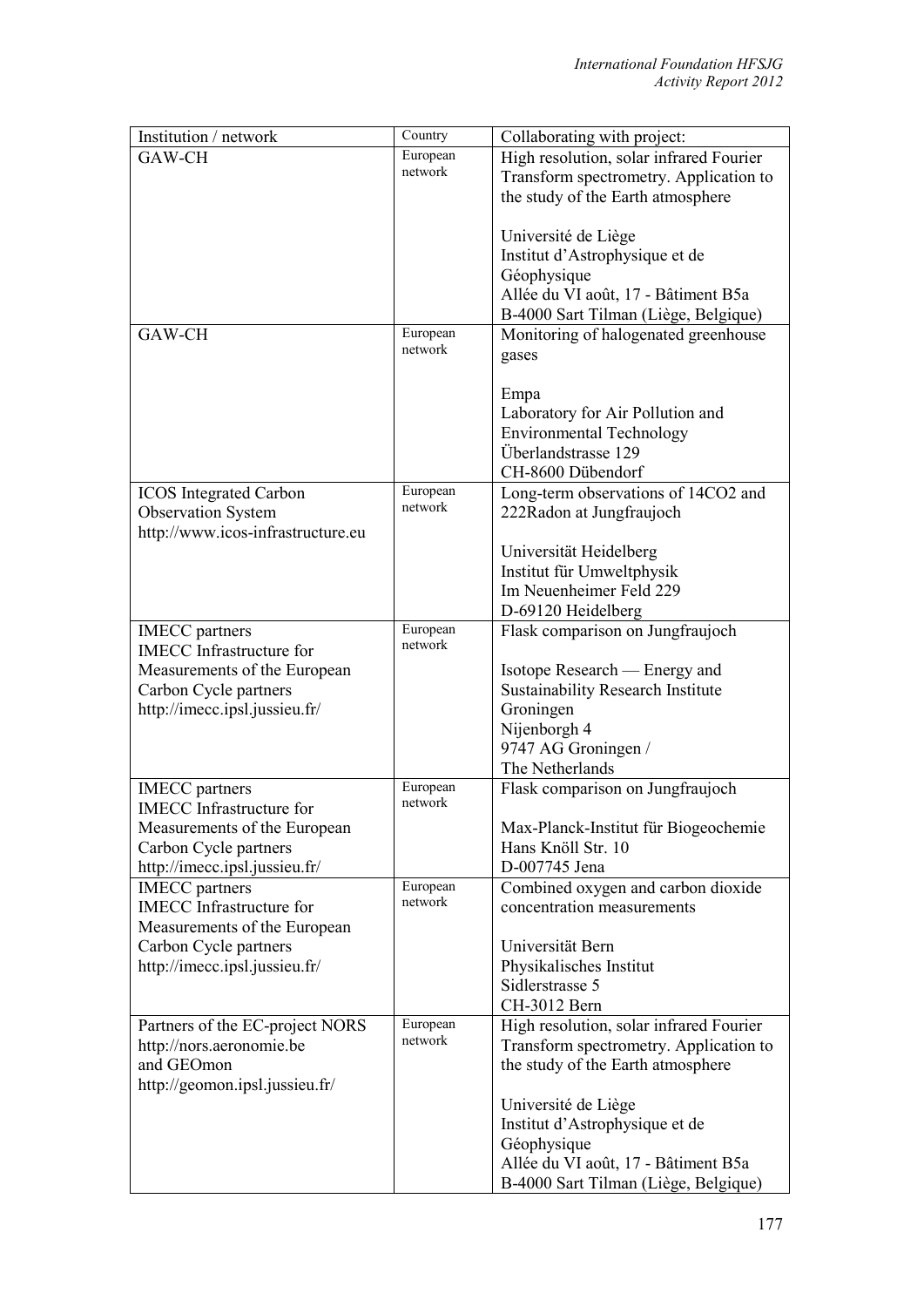| Institution / network              | Country | Collaborating with project:                                      |
|------------------------------------|---------|------------------------------------------------------------------|
| University of Helsinki             | Finland | The Global Atmosphere Watch Aerosol                              |
| Department of Physics              |         | Program at the Jungfraujoch                                      |
| Prof. M. Kulmala                   |         |                                                                  |
| Helsinki, Finland                  |         | Paul Scherrer Institute                                          |
|                                    |         | Laboratory of Atmospheric Chemistry                              |
|                                    |         | CH-5232 Villigen                                                 |
|                                    |         | Switzerland                                                      |
| <b>INRA</b>                        | France  | Flux of biological ice nucleators to                             |
| Dr. Cindy Morris                   |         | cloud altitudes (using Rn-222 as a tracer                        |
| 147 rue de l'université            |         | for atmospheric transport and mixing)                            |
| 75338 Paris Cedex 07               |         |                                                                  |
| <b>FRANCE</b>                      |         | University of Basel                                              |
|                                    |         | <b>Institute for Environmental Geosciences</b>                   |
|                                    |         | Bernoullistrasse 30                                              |
|                                    |         | CH-4056 Basel                                                    |
| ISTerre, CNRS                      | France  | PERMASENSE: Permafrost                                           |
| Université J. Fourier              |         | measurements (temperature,                                       |
| Grenoble, France                   |         | conductivity, acoustic emission) with                            |
|                                    |         | wireless sensor networks                                         |
|                                    |         |                                                                  |
|                                    |         | University of Zurich                                             |
|                                    |         | Department of Geography, Glaciology,                             |
|                                    |         | Geomorphodynamics & Geochronology<br>Winterthurerstr. 190        |
|                                    |         |                                                                  |
| LATMOS-CNRS, UVSQ                  | France  | CH-8057 Zurich, Switzerland<br>Atmospheric physics and chemistry |
| Verrières le Buisson               |         |                                                                  |
| France                             |         | Belgian Institute for Space Aeronomy                             |
|                                    |         | Ringlaan 3                                                       |
|                                    |         | B-1180 Brussels                                                  |
|                                    |         | Belgium                                                          |
| Université J. Fourier              | France  | The Global Atmosphere Watch Aerosol                              |
| Laboratoire de Glaciologie et      |         | Program at the Jungfraujoch                                      |
| Géophysique de l'Environnement     |         |                                                                  |
| <b>CNRS</b>                        |         | Paul Scherrer Institute                                          |
| Dr. P. Laj                         |         | Laboratory of Atmospheric Chemistry                              |
| Grenoble, St Martin d'Hères Cedex, |         | CH-5232 Villigen                                                 |
| France                             |         | Switzerland                                                      |
| Université Blaise Pascal           | France  | The Global Atmosphere Watch Aerosol                              |
| Laboratoire de météorologie        |         | Program at the Jungfraujoch                                      |
| physique                           |         |                                                                  |
| Dr. K. Sellegri                    |         | Paul Scherrer Institute                                          |
| 63170 Aubiere, France              |         | Laboratory of Atmospheric Chemistry                              |
|                                    |         | CH-5232 Villigen                                                 |
|                                    |         | Switzerland                                                      |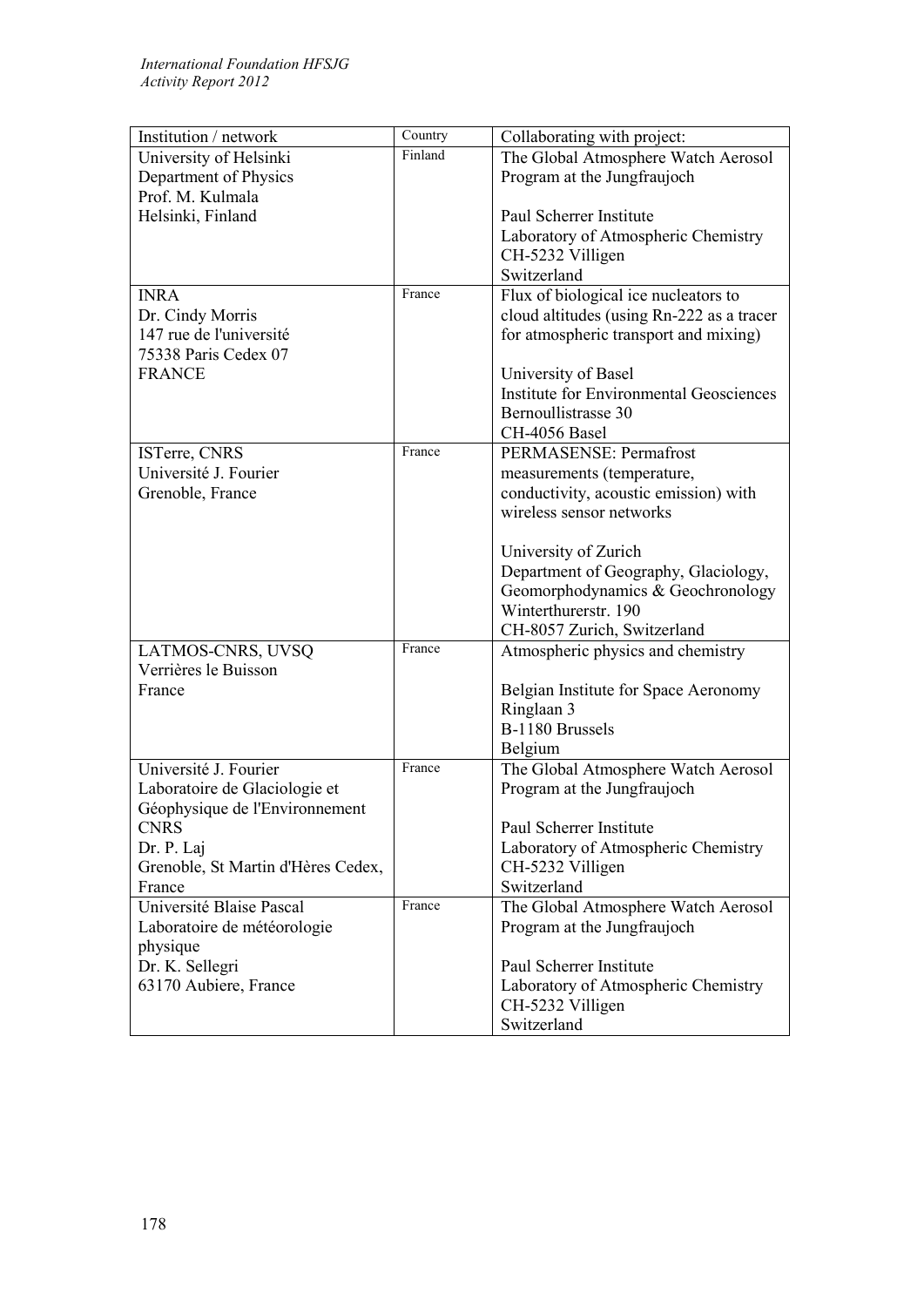| Institution / network                                       | Country | Collaborating with project:             |
|-------------------------------------------------------------|---------|-----------------------------------------|
| Bundesanstalt für                                           | Germany | The Polythermal Structure of            |
| Geowissenschaften und Rohstoffe,                            |         | Gornergletscher (Valais)                |
| Hannover                                                    |         |                                         |
|                                                             |         | Swiss Federal Office of Technology,     |
|                                                             |         | ETH Zürich                              |
|                                                             |         | Versuchsanstalt für Wasserbau,          |
|                                                             |         | Hydrologie und Glaziologie (VAW)        |
|                                                             |         | Gloriastrasse 37/39                     |
|                                                             |         | CH-8092 Zürich                          |
| Bundesanstalt für                                           | Germany | Transport and survival of desert soil-  |
| Materialforschung und -prüfung                              |         | and rock surface inhabiting micro-      |
| Berlin, Deutschland                                         |         | organisms in atmospheric mineral dust   |
|                                                             |         |                                         |
|                                                             |         | Universität Bern                        |
|                                                             |         | Institut für Veterinär Bakteriologie    |
|                                                             |         | Länggassstrasse 122                     |
|                                                             |         | CH-3012 Bern                            |
| Freie Universität Berlin<br>Prof. Dr. J. Fischer and Dr. T. | Germany | The Global Atmosphere Watch Aerosol     |
| <b>Ruhtz</b>                                                |         | Program at the Jungfraujoch             |
|                                                             |         | Paul Scherrer Institute                 |
|                                                             |         | Laboratory of Atmospheric Chemistry     |
|                                                             |         | CH-5232 Villigen                        |
|                                                             |         | Switzerland                             |
| Freie Universität Berlin                                    | Germany | Transport and survival of desert soil-  |
| Fachbereich Biologie, Chemie und                            |         | and rock surface inhabiting micro-      |
| Pharmazie & Geowissenschaften,                              |         | organisms in atmospheric mineral dust   |
| Berlin                                                      |         |                                         |
|                                                             |         | Universität Bern                        |
|                                                             |         | Institut für Veterinär Bakteriologie    |
|                                                             |         | Länggassstrasse 122                     |
|                                                             |         | CH-3012 Bern                            |
| IMK (Forschungszentrum                                      | Germany | High resolution, solar infrared Fourier |
| Karlsruhe)                                                  |         | Transform spectrometry. Application to  |
| Satellite experiment                                        |         | the study of the Earth atmosphere       |
|                                                             |         |                                         |
|                                                             |         | University of Liège                     |
|                                                             |         | Dept. of Astrophysics, Geophysics &     |
|                                                             |         | Oceanology                              |
|                                                             |         | Allée du six Août, 17 - Bâtiment B5a    |
|                                                             |         | B-4000 Liège, Belgium                   |
| Institute of Atmospheric Physics,                           | Germany | The Global Atmosphere Watch Aerosol     |
| DLR Oberpfaffenhofen, Germany                               |         | Program at the Jungfraujoch             |
|                                                             |         |                                         |
|                                                             |         | Paul Scherrer Institute                 |
|                                                             |         | Laboratory of Atmospheric Chemistry     |
|                                                             |         | CH-5232 Villigen                        |
|                                                             |         | Switzerland                             |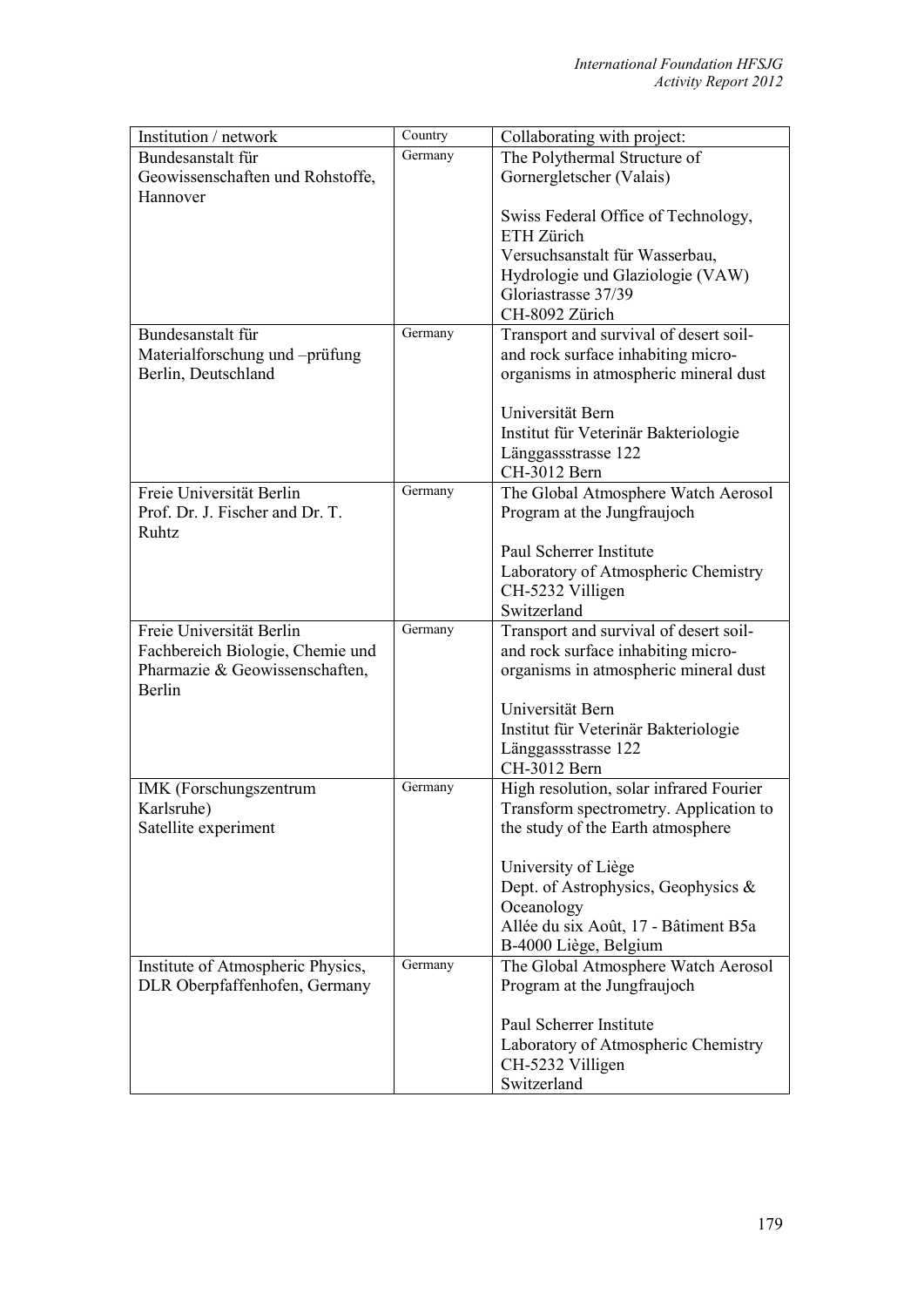| Institution / network             | Country | Collaborating with project:                       |
|-----------------------------------|---------|---------------------------------------------------|
| Johann Wolfgang Goethe            | Germany | The Global Atmosphere Watch Aerosol               |
| Universität Frankfurt am Main     |         | Program at the Jungfraujoch                       |
| Institut für Atmosphäre und       |         |                                                   |
| Umwelt                            |         | Paul Scherrer Institute                           |
| Frankfurt am Main, Deutschland    |         | Laboratory of Atmospheric Chemistry               |
|                                   |         | CH-5232 Villigen                                  |
|                                   |         | Switzerland                                       |
| Karlsruhe Institute of Technology | Germany | The Global Atmosphere Watch Aerosol               |
| (KIT)                             |         | Program at the Jungfraujoch                       |
| Institute of Meteorology and      |         |                                                   |
| <b>Climate Research</b>           |         | Paul Scherrer Institute                           |
| Karlsruhe, Germany                |         | Laboratory of Atmospheric Chemistry               |
|                                   |         | CH-5232 Villigen                                  |
|                                   |         | Switzerland                                       |
| Leibniz Institut für              | Germany | The Global Atmosphere Watch Aerosol               |
| Troposphärenforschung             |         | Program at the Jungfraujoch                       |
| Leipzig, Germany                  |         |                                                   |
|                                   |         | Paul Scherrer Institute                           |
|                                   |         | Laboratory of Atmospheric Chemistry               |
|                                   |         | CH-5232 Villigen                                  |
|                                   |         | Switzerland                                       |
| Max-Planck Institute for          | Germany | Continuous measurement of stable CO2              |
| Biogeochemistry                   |         | isotopes at Jungfraujoch, Switzerland             |
| Hans Knöll Str. 10                |         |                                                   |
| D-007745 Jena                     |         | Empa<br>Abt. Luftfremdstoffe / Umwelttechnik      |
| Deutschland                       |         | Überlandstrasse 129                               |
|                                   |         | CH-8600 Dübendorf                                 |
| Max-Planck Institute              | Germany | The microstructure of ice crystals and            |
| Mainz, Germany                    |         | cloud droplets in mixed-phase clouds              |
|                                   |         | measured with HOLIMO II. The                      |
|                                   |         | microstructure of crystals clouds The             |
|                                   |         | time series of ice nuclei number                  |
|                                   |         | concentration and properties measured             |
|                                   |         | with PINC.                                        |
|                                   |         |                                                   |
|                                   |         | Swiss Federal Office of Technology,<br>ETH Zürich |
|                                   |         |                                                   |
|                                   |         | Institute for Atmospheric and Climate<br>Science  |
|                                   |         | Universitätsstr. 16                               |
|                                   |         | CH-8092 Zürich, Switzerland                       |
| Max-Planck-Institut für Chemie    | Germany | The Global Atmosphere Watch Aerosol               |
| <b>Biogeochemistry Department</b> |         | Program at the Jungfraujoch                       |
| Mainz                             |         |                                                   |
|                                   |         | Paul Scherrer Institute                           |
|                                   |         | Laboratory of Atmospheric Chemistry               |
|                                   |         | CH-5232 Villigen                                  |
|                                   |         | Switzerland                                       |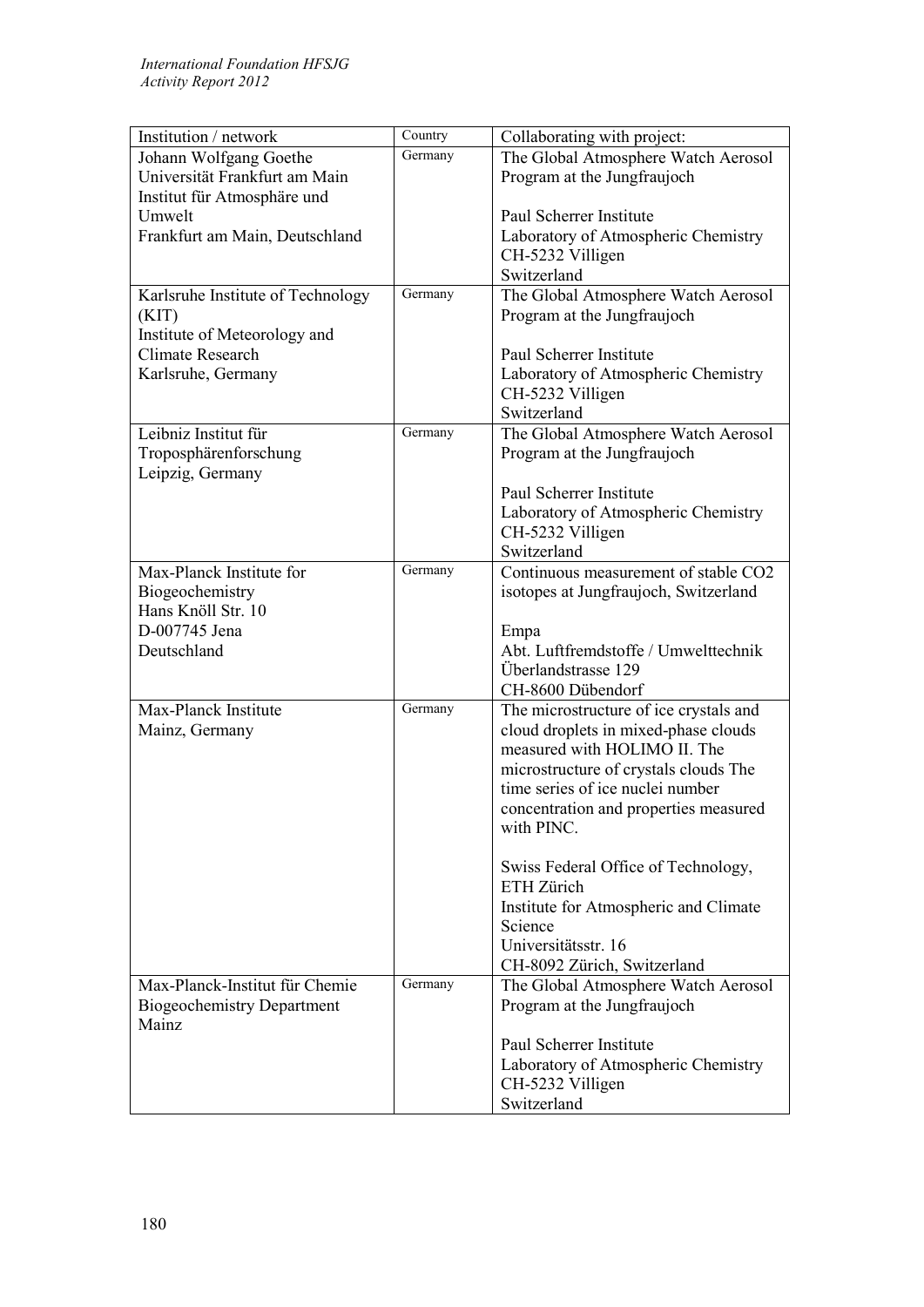| Institution / network               | Country       | Collaborating with project:             |
|-------------------------------------|---------------|-----------------------------------------|
| University of Bonn                  | Germany       | Evolution of high mountain permafrost   |
| Germany                             |               | rockwalls (Jungfrau Ostgrat)            |
|                                     |               |                                         |
|                                     |               | WSL Institute for Snow and Avalanche    |
|                                     |               | <b>Research SLF</b>                     |
|                                     |               | Flüelastrasse 11                        |
|                                     |               | CH-7260 Davos Dorf                      |
| Universität Darmstadt               | Germany       | The Global Atmosphere Watch Aerosol     |
| Institut für Mineralogie            |               | Program at the Jungfraujoch             |
| Darmstadt, Germany                  |               |                                         |
|                                     |               | Paul Scherrer Institute                 |
|                                     |               | Laboratory of Atmospheric Chemistry     |
|                                     |               | CH-5232 Villigen                        |
|                                     |               | Switzerland                             |
| University of Mainz                 | Germany       | The Global Atmosphere Watch Aerosol     |
| Particle Chemistry                  |               | Program at the Jungfraujoch             |
| Mainz, Germany                      |               |                                         |
|                                     |               | Paul Scherrer Institute                 |
|                                     |               | Laboratory of Atmospheric Chemistry     |
|                                     |               | CH-5232 Villigen                        |
|                                     |               | Switzerland                             |
| <b>ACE-FTS</b> science team         | International | High resolution, solar infrared Fourier |
| http://www.ace.uwaterloo.ca/partici | network       | Transform spectrometry. Application to  |
| pants.html /                        |               | the study of the Earth atmosphere       |
|                                     |               |                                         |
|                                     |               | University of Liège                     |
|                                     |               | Dept. of Astrophysics, Geophysics &     |
|                                     |               | Oceanology                              |
|                                     |               | Allée du six Août, 17 - Bâtiment B5a    |
|                                     |               | B-4000 Liège, Belgium                   |
| <b>AGAGE</b> (Advanced Global       | International | Halogenated Greenhouse Gases at         |
| Atmospheric Gases Experiment)       | network       | Jungfraujoch                            |
|                                     |               |                                         |
|                                     |               | Empa                                    |
|                                     |               | Laboratory for Air Pollution and        |
|                                     |               | <b>Environmental Technology</b>         |
|                                     |               | Überlandstrasse 129                     |
|                                     |               | CH-8600 Dübendorf, Switzerland          |
| Both the UV-Vis and FTIR            | International | Atmospheric physics and chemistry       |
| observations contribute to the      | network       |                                         |
| international Network for the       |               | Belgian Institute for Space Aeronomy    |
| Detection of Atmospheric            |               | Ringlaan 3                              |
| Composition Changes (NDACC)         |               | B-1180 Brussels                         |
|                                     |               | Belgium                                 |
|                                     |               |                                         |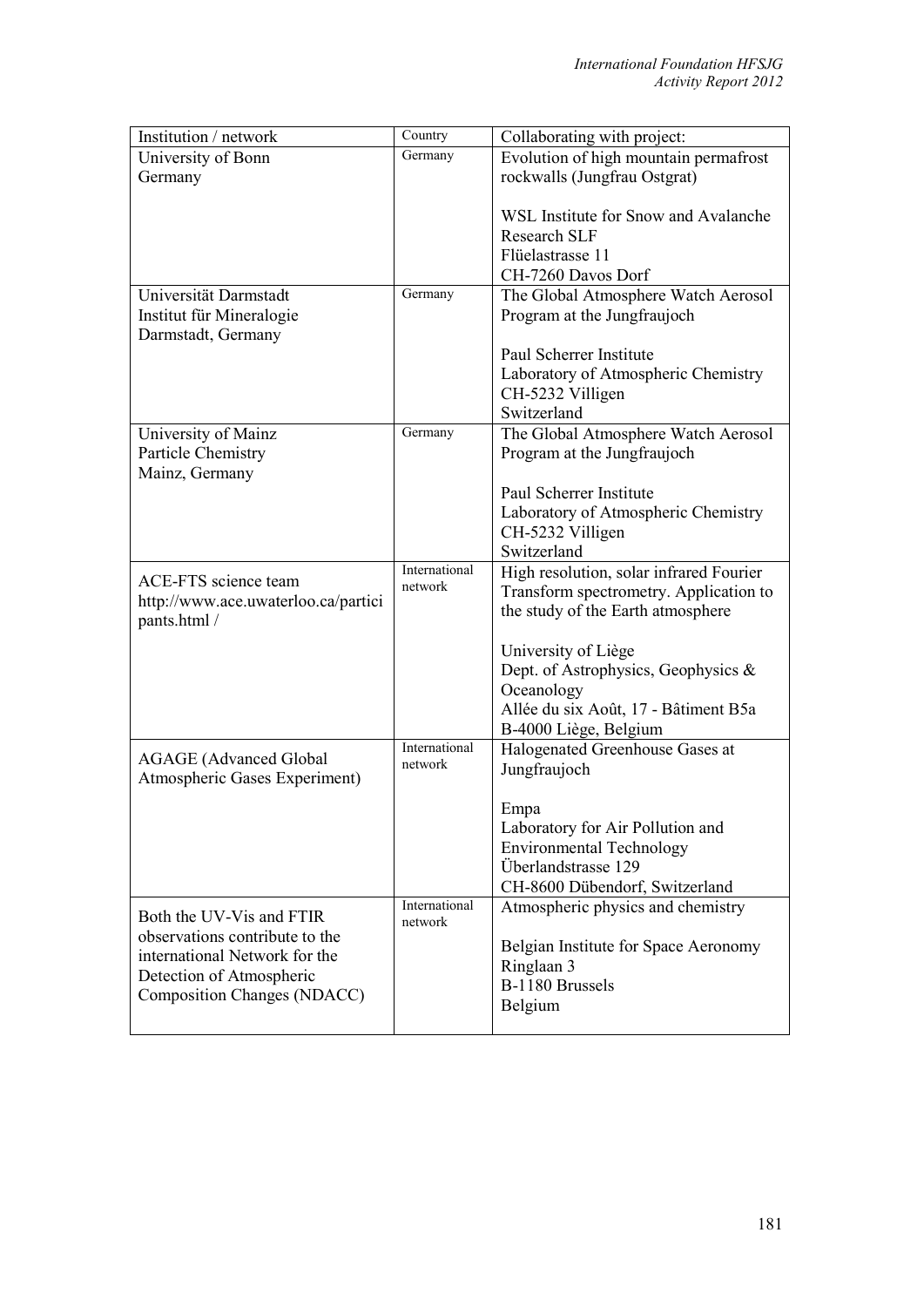| Institution / network                                       | Country                   | Collaborating with project:             |
|-------------------------------------------------------------|---------------------------|-----------------------------------------|
| Global Atmosphere Watch (GAW)                               | International             | National Air Pollution Monitoring       |
|                                                             | network                   | Network (NABEL)                         |
|                                                             |                           |                                         |
|                                                             |                           | Empa                                    |
|                                                             |                           | Laboratory for Air Pollution and        |
|                                                             |                           | <b>Environmental Technology</b>         |
|                                                             |                           | Überlandstrasse 129                     |
|                                                             |                           | CH-8600 Dübendorf, Switzerland          |
| Global Atmosphere Watch (GAW)                               | International             | Remote sensing of aerosol optical depth |
| <b>AOD</b> network                                          | network                   |                                         |
|                                                             |                           | Physikalisch-Meteorologisches           |
|                                                             |                           | Observatorium Davos PMOD                |
|                                                             |                           | World Radiation Center WRC              |
|                                                             |                           | Dorfstrasse 33                          |
|                                                             |                           | CH-7260 Davos Dorf                      |
| Collaboration with the GOME,<br>ENVISAT, OMI, ACE and MetOp | International<br>networks | Atmospheric physics and chemistry       |
| GOME-2 and IASI satellite                                   |                           | Belgian Institute for Space Aeronomy    |
| communities.                                                |                           | Ringlaan 3                              |
|                                                             |                           | B-1180 Brussels                         |
|                                                             |                           | Belgium                                 |
| International Council of the                                | International             | Neutron monitors - Study of solar and   |
| Scientific Union's (ICSU) Scientific                        | network                   | galactic cosmic rays                    |
| Committee on Solar-Terrestrial                              |                           |                                         |
| Physics (SCOSTEP)                                           |                           | Universität Bern                        |
|                                                             |                           | Physikalisches Institut                 |
|                                                             |                           | Sidlerstrasse 5                         |
|                                                             |                           | CH-3012 Bern                            |
| <b>NASA Langley Research Center</b>                         | International             | High resolution, solar infrared Fourier |
| http://www.nasa.gov/centers/langle                          | network                   | Transform spectrometry. Application to  |
| y/home/index.html /                                         |                           | the study of the Earth atmosphere       |
|                                                             |                           |                                         |
|                                                             |                           | University of Liège                     |
|                                                             |                           | Dept. of Astrophysics, Geophysics &     |
|                                                             |                           | Oceanology                              |
|                                                             |                           | Allée du six Août, 17 - Bâtiment B5a    |
|                                                             |                           | B-4000 Liège, Belgium                   |
| NDACC (Network for the                                      | International             | High resolution, solar infrared Fourier |
| Detection of Atmospheric                                    | network                   | Transform spectrometry. Application to  |
| Composition Change, previously                              |                           | the study of the Earth atmosphere       |
| NDSC; http://www.ndacc.org/) /                              |                           |                                         |
|                                                             |                           | University of Liège                     |
|                                                             |                           | Dept. of Astrophysics, Geophysics $\&$  |
|                                                             |                           | Oceanology                              |
|                                                             |                           | Allée du six Août, 17 - Bâtiment B5a    |
|                                                             |                           | B-4000 Liège, Belgium                   |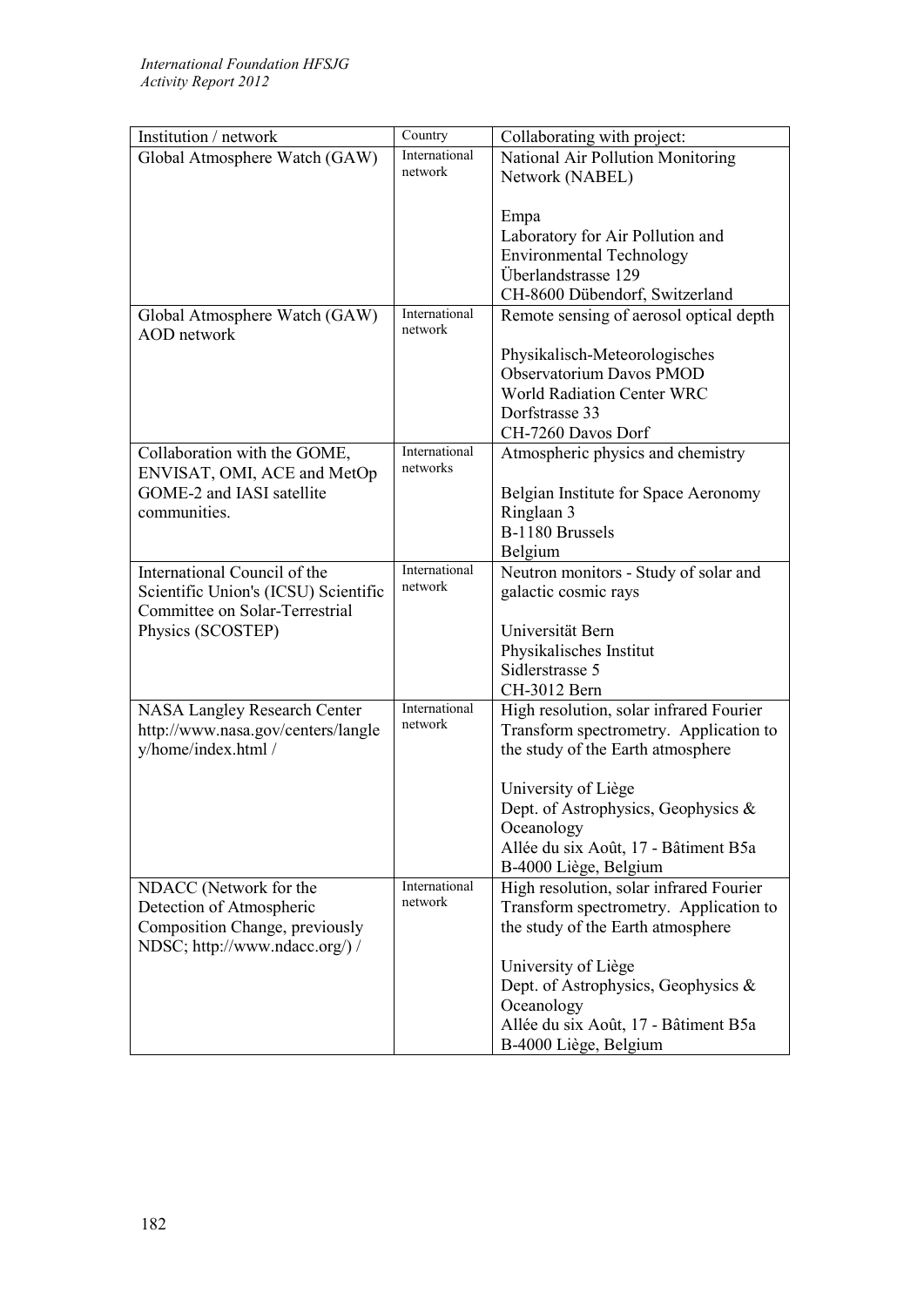| Institution / network              | Country                  | Collaborating with project:               |
|------------------------------------|--------------------------|-------------------------------------------|
| Radiation data submitted to the    | International            | Global Atmosphere Watch Radiation         |
| <b>World Radiation Data Centre</b> | network                  | Measurements                              |
| (WRDC, St. Petersburg, Russian     |                          |                                           |
| Federation) within the framework   |                          | Federal Office of Meteorology and         |
| of the Global Atmosphere Watch.    |                          | climatology MeteoSwiss                    |
|                                    |                          | Atmospheric Data Department               |
|                                    |                          | ch. de l'Aérologie                        |
|                                    |                          | CH-1530 Payerne                           |
| Satellite experiments: IASI        | International            | High resolution, solar infrared Fourier   |
| ((Infrared Atmospheric Sounding)   | network                  | Transform spectrometry. Application to    |
| Interferometer)), AURA, OMI,       |                          | the study of the Earth atmosphere         |
| ACE-FTS, ENVISAT                   |                          |                                           |
|                                    |                          | University of Liège                       |
|                                    |                          | Dept. of Astrophysics, Geophysics &       |
|                                    |                          | Oceanology                                |
|                                    |                          |                                           |
|                                    |                          | Allée du six Août, 17 - Bâtiment B5a      |
|                                    | International            | B-4000 Liège, Belgium                     |
| The XENON Dark Matter Project      | network                  | Measurement of cosmogenic activation      |
|                                    |                          | of ultra-pure xenon                       |
|                                    |                          |                                           |
|                                    |                          | Universität Zürich                        |
|                                    |                          | Physik Institut                           |
|                                    |                          | Winterthurerstrasse 190                   |
|                                    |                          | CH-8057 Zürich                            |
| World Data Centers A (Boulder), B  | International<br>network | Neutron monitors - Study of solar and     |
| (Moscow), C (Japan), International |                          | galactic cosmic rays                      |
| <b>GLE</b> database                |                          |                                           |
|                                    |                          | Universität Bern                          |
|                                    |                          | Physikalisches Institut                   |
|                                    |                          | Sidlerstrasse 5                           |
|                                    |                          | CH-3012 Bern                              |
| World Meteorological Organization  | International            | Monitoring of halogenated greenhouse      |
| (WMO)                              | network                  | gases                                     |
|                                    |                          |                                           |
|                                    |                          | Empa                                      |
|                                    |                          | Laboratory for Air Pollution and          |
|                                    |                          | <b>Environmental Technology</b>           |
|                                    |                          | Überlandstrasse 129                       |
|                                    |                          | CH-8600 Dübendorf                         |
| Konan University                   | Japan                    | SONTEL - Solar Neutron Telescope for      |
| Prof. Y Muraki                     |                          | the identification and the study of high- |
| Nada-ku                            |                          | energy neutrons produced in energetic     |
| Kobe 657-0000, Japan               |                          | eruptions at the Sun                      |
|                                    |                          |                                           |
|                                    |                          | Universität Bern                          |
|                                    |                          | Physikalisches Institut                   |
|                                    |                          | Sidlerstrasse 5                           |
|                                    |                          | CH-3012 Bern                              |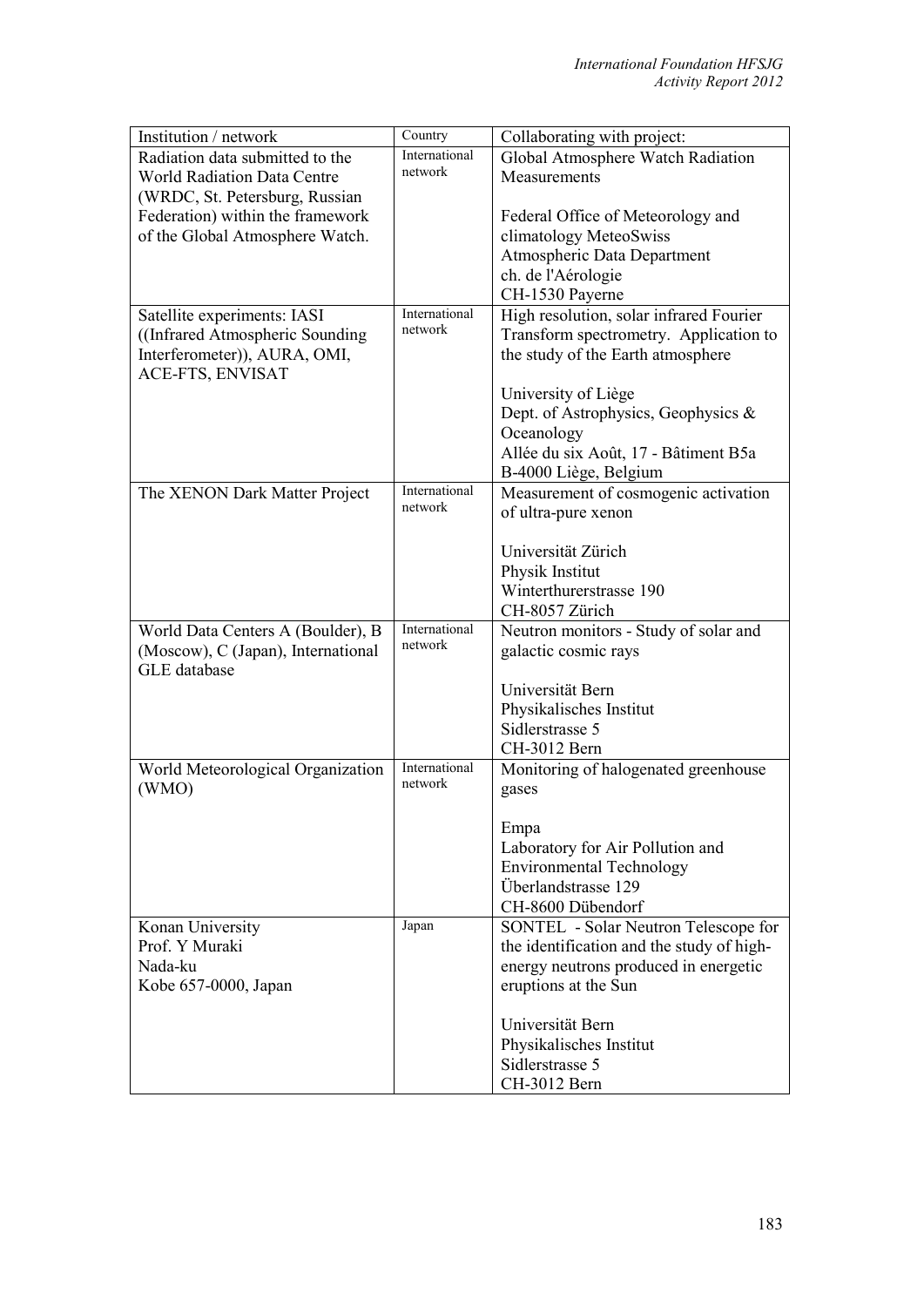| Collaborating with project:<br>Japan<br>Nagoya University<br>SONTEL - Solar Neutron Telescope for<br><b>Solar Terrestrial Environment</b><br>the identification and the study of high-<br>energy neutrons produced in energetic<br>Laboratory<br>eruptions at the Sun<br>Prof. Y. Matsubara, Dr. T. Sako,<br>Dr. S. Masuda,<br>Nagoya 464-8601, Japan<br>Universität Bern<br>Physikalisches Institut<br>Sidlerstrasse 5<br>CH-3012 Bern<br>Norway<br>High resolution, solar infrared Fourier<br>University of Oslo<br>Transform spectrometry. Application to<br>the study of the Earth atmosphere<br>University of Liège<br>Dept. of Astrophysics, Geophysics &<br>Oceanology<br>Allée du six Août, 17 - Bâtiment B5a<br>B-4000 Liège, Belgium<br>Spain<br>Universidad Pablo de Olavide<br>Effects of physical exercise and<br>Vascular Endothelial Growth Factor on<br>División de Neurociencias<br>Sevilla<br>the neurogliovascular adaption to<br>hypoxia<br>Enrike G. Argandoña<br><b>Boulevard Pérolles 75</b><br>CH-1700 Fribourg<br>Sweden<br><b>STEAMR</b><br>Omnisys Instruments AB<br>Göteborg<br>Universität Bern<br>Institut für Angewandte Physik<br>Sidlerstrasse 5 |
|-----------------------------------------------------------------------------------------------------------------------------------------------------------------------------------------------------------------------------------------------------------------------------------------------------------------------------------------------------------------------------------------------------------------------------------------------------------------------------------------------------------------------------------------------------------------------------------------------------------------------------------------------------------------------------------------------------------------------------------------------------------------------------------------------------------------------------------------------------------------------------------------------------------------------------------------------------------------------------------------------------------------------------------------------------------------------------------------------------------------------------------------------------------------------------------|
|                                                                                                                                                                                                                                                                                                                                                                                                                                                                                                                                                                                                                                                                                                                                                                                                                                                                                                                                                                                                                                                                                                                                                                                   |
|                                                                                                                                                                                                                                                                                                                                                                                                                                                                                                                                                                                                                                                                                                                                                                                                                                                                                                                                                                                                                                                                                                                                                                                   |
|                                                                                                                                                                                                                                                                                                                                                                                                                                                                                                                                                                                                                                                                                                                                                                                                                                                                                                                                                                                                                                                                                                                                                                                   |
|                                                                                                                                                                                                                                                                                                                                                                                                                                                                                                                                                                                                                                                                                                                                                                                                                                                                                                                                                                                                                                                                                                                                                                                   |
|                                                                                                                                                                                                                                                                                                                                                                                                                                                                                                                                                                                                                                                                                                                                                                                                                                                                                                                                                                                                                                                                                                                                                                                   |
|                                                                                                                                                                                                                                                                                                                                                                                                                                                                                                                                                                                                                                                                                                                                                                                                                                                                                                                                                                                                                                                                                                                                                                                   |
|                                                                                                                                                                                                                                                                                                                                                                                                                                                                                                                                                                                                                                                                                                                                                                                                                                                                                                                                                                                                                                                                                                                                                                                   |
|                                                                                                                                                                                                                                                                                                                                                                                                                                                                                                                                                                                                                                                                                                                                                                                                                                                                                                                                                                                                                                                                                                                                                                                   |
|                                                                                                                                                                                                                                                                                                                                                                                                                                                                                                                                                                                                                                                                                                                                                                                                                                                                                                                                                                                                                                                                                                                                                                                   |
|                                                                                                                                                                                                                                                                                                                                                                                                                                                                                                                                                                                                                                                                                                                                                                                                                                                                                                                                                                                                                                                                                                                                                                                   |
|                                                                                                                                                                                                                                                                                                                                                                                                                                                                                                                                                                                                                                                                                                                                                                                                                                                                                                                                                                                                                                                                                                                                                                                   |
|                                                                                                                                                                                                                                                                                                                                                                                                                                                                                                                                                                                                                                                                                                                                                                                                                                                                                                                                                                                                                                                                                                                                                                                   |
|                                                                                                                                                                                                                                                                                                                                                                                                                                                                                                                                                                                                                                                                                                                                                                                                                                                                                                                                                                                                                                                                                                                                                                                   |
|                                                                                                                                                                                                                                                                                                                                                                                                                                                                                                                                                                                                                                                                                                                                                                                                                                                                                                                                                                                                                                                                                                                                                                                   |
|                                                                                                                                                                                                                                                                                                                                                                                                                                                                                                                                                                                                                                                                                                                                                                                                                                                                                                                                                                                                                                                                                                                                                                                   |
|                                                                                                                                                                                                                                                                                                                                                                                                                                                                                                                                                                                                                                                                                                                                                                                                                                                                                                                                                                                                                                                                                                                                                                                   |
|                                                                                                                                                                                                                                                                                                                                                                                                                                                                                                                                                                                                                                                                                                                                                                                                                                                                                                                                                                                                                                                                                                                                                                                   |
|                                                                                                                                                                                                                                                                                                                                                                                                                                                                                                                                                                                                                                                                                                                                                                                                                                                                                                                                                                                                                                                                                                                                                                                   |
|                                                                                                                                                                                                                                                                                                                                                                                                                                                                                                                                                                                                                                                                                                                                                                                                                                                                                                                                                                                                                                                                                                                                                                                   |
|                                                                                                                                                                                                                                                                                                                                                                                                                                                                                                                                                                                                                                                                                                                                                                                                                                                                                                                                                                                                                                                                                                                                                                                   |
|                                                                                                                                                                                                                                                                                                                                                                                                                                                                                                                                                                                                                                                                                                                                                                                                                                                                                                                                                                                                                                                                                                                                                                                   |
|                                                                                                                                                                                                                                                                                                                                                                                                                                                                                                                                                                                                                                                                                                                                                                                                                                                                                                                                                                                                                                                                                                                                                                                   |
|                                                                                                                                                                                                                                                                                                                                                                                                                                                                                                                                                                                                                                                                                                                                                                                                                                                                                                                                                                                                                                                                                                                                                                                   |
|                                                                                                                                                                                                                                                                                                                                                                                                                                                                                                                                                                                                                                                                                                                                                                                                                                                                                                                                                                                                                                                                                                                                                                                   |
|                                                                                                                                                                                                                                                                                                                                                                                                                                                                                                                                                                                                                                                                                                                                                                                                                                                                                                                                                                                                                                                                                                                                                                                   |
|                                                                                                                                                                                                                                                                                                                                                                                                                                                                                                                                                                                                                                                                                                                                                                                                                                                                                                                                                                                                                                                                                                                                                                                   |
|                                                                                                                                                                                                                                                                                                                                                                                                                                                                                                                                                                                                                                                                                                                                                                                                                                                                                                                                                                                                                                                                                                                                                                                   |
|                                                                                                                                                                                                                                                                                                                                                                                                                                                                                                                                                                                                                                                                                                                                                                                                                                                                                                                                                                                                                                                                                                                                                                                   |
|                                                                                                                                                                                                                                                                                                                                                                                                                                                                                                                                                                                                                                                                                                                                                                                                                                                                                                                                                                                                                                                                                                                                                                                   |
|                                                                                                                                                                                                                                                                                                                                                                                                                                                                                                                                                                                                                                                                                                                                                                                                                                                                                                                                                                                                                                                                                                                                                                                   |
|                                                                                                                                                                                                                                                                                                                                                                                                                                                                                                                                                                                                                                                                                                                                                                                                                                                                                                                                                                                                                                                                                                                                                                                   |
| CH-3012 Bern, Switzerland<br>Switzerland                                                                                                                                                                                                                                                                                                                                                                                                                                                                                                                                                                                                                                                                                                                                                                                                                                                                                                                                                                                                                                                                                                                                          |
| Alpes Lasers SA<br>Continuous measurement of stable CO2                                                                                                                                                                                                                                                                                                                                                                                                                                                                                                                                                                                                                                                                                                                                                                                                                                                                                                                                                                                                                                                                                                                           |
| 1-3 Max.-de-Meuron<br>isotopes at Jungfraujoch, Switzerland                                                                                                                                                                                                                                                                                                                                                                                                                                                                                                                                                                                                                                                                                                                                                                                                                                                                                                                                                                                                                                                                                                                       |
| C.P. 1766                                                                                                                                                                                                                                                                                                                                                                                                                                                                                                                                                                                                                                                                                                                                                                                                                                                                                                                                                                                                                                                                                                                                                                         |
| CH-2001 Neuchâtel<br>Empa                                                                                                                                                                                                                                                                                                                                                                                                                                                                                                                                                                                                                                                                                                                                                                                                                                                                                                                                                                                                                                                                                                                                                         |
| Laboratory for Air Pollution $&$                                                                                                                                                                                                                                                                                                                                                                                                                                                                                                                                                                                                                                                                                                                                                                                                                                                                                                                                                                                                                                                                                                                                                  |
| <b>Environmental Technology</b>                                                                                                                                                                                                                                                                                                                                                                                                                                                                                                                                                                                                                                                                                                                                                                                                                                                                                                                                                                                                                                                                                                                                                   |
| Überlandstrasse 129                                                                                                                                                                                                                                                                                                                                                                                                                                                                                                                                                                                                                                                                                                                                                                                                                                                                                                                                                                                                                                                                                                                                                               |
| CH-8600 Dübendorf<br>Switzerland                                                                                                                                                                                                                                                                                                                                                                                                                                                                                                                                                                                                                                                                                                                                                                                                                                                                                                                                                                                                                                                                                                                                                  |
| "In der Helle der Nacht" (In the<br><b>Brenet</b>                                                                                                                                                                                                                                                                                                                                                                                                                                                                                                                                                                                                                                                                                                                                                                                                                                                                                                                                                                                                                                                                                                                                 |
| Brightness of the Night): Single frame<br>time-lapse video.                                                                                                                                                                                                                                                                                                                                                                                                                                                                                                                                                                                                                                                                                                                                                                                                                                                                                                                                                                                                                                                                                                                       |
|                                                                                                                                                                                                                                                                                                                                                                                                                                                                                                                                                                                                                                                                                                                                                                                                                                                                                                                                                                                                                                                                                                                                                                                   |
| <b>Walter Bersinger</b>                                                                                                                                                                                                                                                                                                                                                                                                                                                                                                                                                                                                                                                                                                                                                                                                                                                                                                                                                                                                                                                                                                                                                           |
| Obermattenstrasse 9                                                                                                                                                                                                                                                                                                                                                                                                                                                                                                                                                                                                                                                                                                                                                                                                                                                                                                                                                                                                                                                                                                                                                               |
|                                                                                                                                                                                                                                                                                                                                                                                                                                                                                                                                                                                                                                                                                                                                                                                                                                                                                                                                                                                                                                                                                                                                                                                   |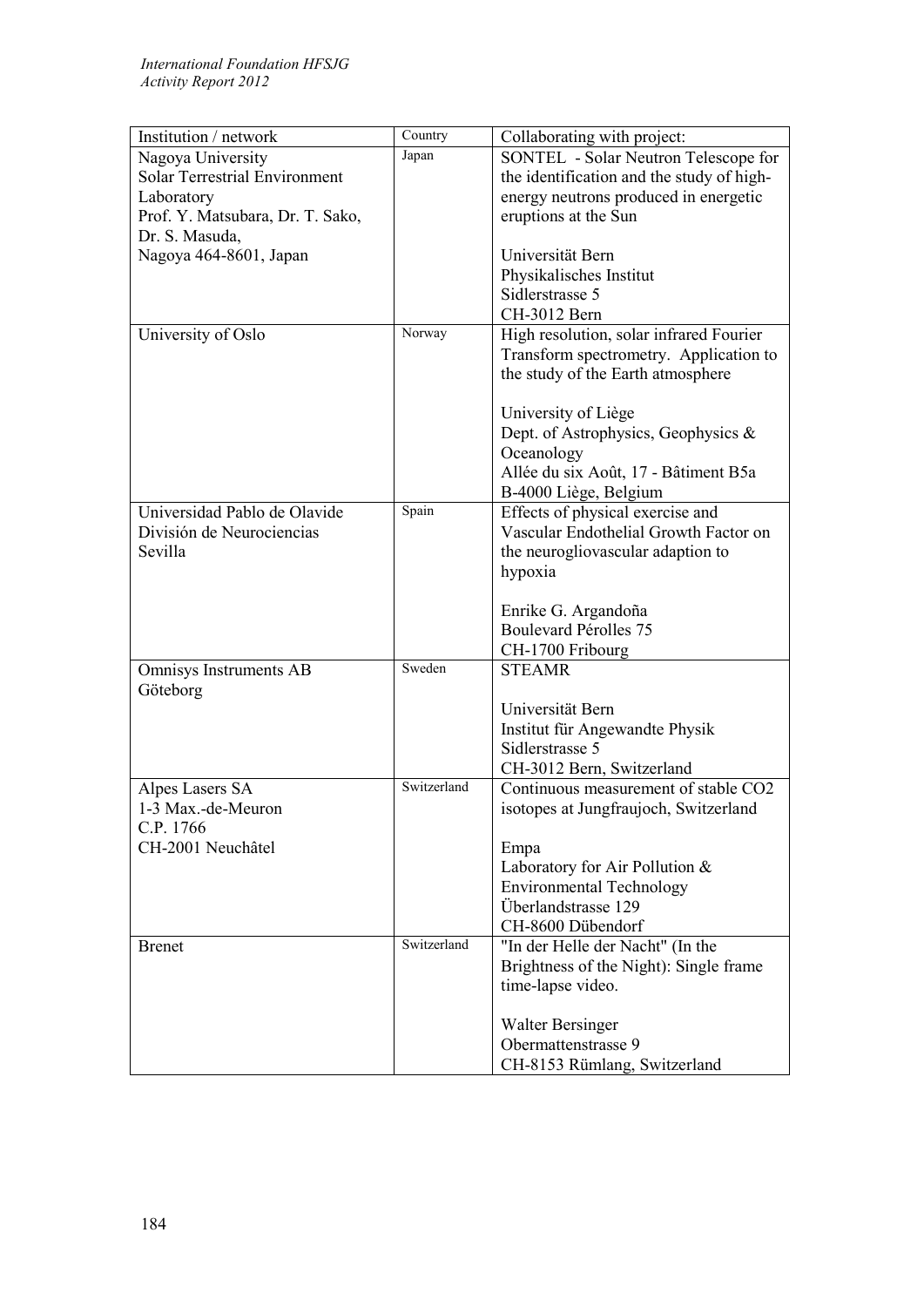| Switzerland<br>Bundesamt für Umwelt (BAFU)/<br>National Air Pollution Monitoring<br>Federal Office for the Environment<br>Network (NABEL)<br>(FOEN)<br>Empa<br>Laboratory for Air<br>Pollution/Environmental Technology<br>Ueberlandstrasse 129<br>CH-8600 Dübendorf<br>Switzerland<br>Monitoring of halogenated greenhouse<br>Bundesamt für Umwelt (BAFU)/<br>Federal Office for the Environment<br>gases<br>(FOEN)<br>Empa<br>Laboratory for Air<br>Pollution/Environmental Technology<br>Ueberlandstrasse 129<br>CH-8600 Dübendorf<br>Switzerland<br><b>Burgergemeinde Zermatt</b><br>Stellarium Gornergrat<br>Bahnhofstrasse 53<br>CH-3920 Zermatt<br>Centre for Space and Habitability<br>Universität Bern<br>Sidlerstrasse 5<br>CH-3012 Bern<br>Switzerland<br>Atmospheric physics and chemistry<br>Empa<br>Laboratory for Air<br>Pollution/Environmental<br>Belgian Institute for Space Aeronomy<br>Ringlaan 3<br>Technology<br>Ueberlandstrasse 129<br>B-1180 Brussels<br>CH-8600 Dübendorf<br>Belgium<br>Switzerland<br>Combined oxygen and carbon dioxide<br>Empa<br>Laboratory for Air<br>concentration measurements<br>Pollution/Environmental<br>Technology<br>Universität Bern<br>Ueberlandstrasse 129<br>Physikalisches Institut |
|-------------------------------------------------------------------------------------------------------------------------------------------------------------------------------------------------------------------------------------------------------------------------------------------------------------------------------------------------------------------------------------------------------------------------------------------------------------------------------------------------------------------------------------------------------------------------------------------------------------------------------------------------------------------------------------------------------------------------------------------------------------------------------------------------------------------------------------------------------------------------------------------------------------------------------------------------------------------------------------------------------------------------------------------------------------------------------------------------------------------------------------------------------------------------------------------------------------------------------------------------|
|                                                                                                                                                                                                                                                                                                                                                                                                                                                                                                                                                                                                                                                                                                                                                                                                                                                                                                                                                                                                                                                                                                                                                                                                                                                 |
|                                                                                                                                                                                                                                                                                                                                                                                                                                                                                                                                                                                                                                                                                                                                                                                                                                                                                                                                                                                                                                                                                                                                                                                                                                                 |
|                                                                                                                                                                                                                                                                                                                                                                                                                                                                                                                                                                                                                                                                                                                                                                                                                                                                                                                                                                                                                                                                                                                                                                                                                                                 |
|                                                                                                                                                                                                                                                                                                                                                                                                                                                                                                                                                                                                                                                                                                                                                                                                                                                                                                                                                                                                                                                                                                                                                                                                                                                 |
|                                                                                                                                                                                                                                                                                                                                                                                                                                                                                                                                                                                                                                                                                                                                                                                                                                                                                                                                                                                                                                                                                                                                                                                                                                                 |
|                                                                                                                                                                                                                                                                                                                                                                                                                                                                                                                                                                                                                                                                                                                                                                                                                                                                                                                                                                                                                                                                                                                                                                                                                                                 |
|                                                                                                                                                                                                                                                                                                                                                                                                                                                                                                                                                                                                                                                                                                                                                                                                                                                                                                                                                                                                                                                                                                                                                                                                                                                 |
|                                                                                                                                                                                                                                                                                                                                                                                                                                                                                                                                                                                                                                                                                                                                                                                                                                                                                                                                                                                                                                                                                                                                                                                                                                                 |
|                                                                                                                                                                                                                                                                                                                                                                                                                                                                                                                                                                                                                                                                                                                                                                                                                                                                                                                                                                                                                                                                                                                                                                                                                                                 |
|                                                                                                                                                                                                                                                                                                                                                                                                                                                                                                                                                                                                                                                                                                                                                                                                                                                                                                                                                                                                                                                                                                                                                                                                                                                 |
|                                                                                                                                                                                                                                                                                                                                                                                                                                                                                                                                                                                                                                                                                                                                                                                                                                                                                                                                                                                                                                                                                                                                                                                                                                                 |
|                                                                                                                                                                                                                                                                                                                                                                                                                                                                                                                                                                                                                                                                                                                                                                                                                                                                                                                                                                                                                                                                                                                                                                                                                                                 |
|                                                                                                                                                                                                                                                                                                                                                                                                                                                                                                                                                                                                                                                                                                                                                                                                                                                                                                                                                                                                                                                                                                                                                                                                                                                 |
|                                                                                                                                                                                                                                                                                                                                                                                                                                                                                                                                                                                                                                                                                                                                                                                                                                                                                                                                                                                                                                                                                                                                                                                                                                                 |
|                                                                                                                                                                                                                                                                                                                                                                                                                                                                                                                                                                                                                                                                                                                                                                                                                                                                                                                                                                                                                                                                                                                                                                                                                                                 |
|                                                                                                                                                                                                                                                                                                                                                                                                                                                                                                                                                                                                                                                                                                                                                                                                                                                                                                                                                                                                                                                                                                                                                                                                                                                 |
|                                                                                                                                                                                                                                                                                                                                                                                                                                                                                                                                                                                                                                                                                                                                                                                                                                                                                                                                                                                                                                                                                                                                                                                                                                                 |
|                                                                                                                                                                                                                                                                                                                                                                                                                                                                                                                                                                                                                                                                                                                                                                                                                                                                                                                                                                                                                                                                                                                                                                                                                                                 |
|                                                                                                                                                                                                                                                                                                                                                                                                                                                                                                                                                                                                                                                                                                                                                                                                                                                                                                                                                                                                                                                                                                                                                                                                                                                 |
|                                                                                                                                                                                                                                                                                                                                                                                                                                                                                                                                                                                                                                                                                                                                                                                                                                                                                                                                                                                                                                                                                                                                                                                                                                                 |
|                                                                                                                                                                                                                                                                                                                                                                                                                                                                                                                                                                                                                                                                                                                                                                                                                                                                                                                                                                                                                                                                                                                                                                                                                                                 |
|                                                                                                                                                                                                                                                                                                                                                                                                                                                                                                                                                                                                                                                                                                                                                                                                                                                                                                                                                                                                                                                                                                                                                                                                                                                 |
|                                                                                                                                                                                                                                                                                                                                                                                                                                                                                                                                                                                                                                                                                                                                                                                                                                                                                                                                                                                                                                                                                                                                                                                                                                                 |
|                                                                                                                                                                                                                                                                                                                                                                                                                                                                                                                                                                                                                                                                                                                                                                                                                                                                                                                                                                                                                                                                                                                                                                                                                                                 |
|                                                                                                                                                                                                                                                                                                                                                                                                                                                                                                                                                                                                                                                                                                                                                                                                                                                                                                                                                                                                                                                                                                                                                                                                                                                 |
|                                                                                                                                                                                                                                                                                                                                                                                                                                                                                                                                                                                                                                                                                                                                                                                                                                                                                                                                                                                                                                                                                                                                                                                                                                                 |
|                                                                                                                                                                                                                                                                                                                                                                                                                                                                                                                                                                                                                                                                                                                                                                                                                                                                                                                                                                                                                                                                                                                                                                                                                                                 |
|                                                                                                                                                                                                                                                                                                                                                                                                                                                                                                                                                                                                                                                                                                                                                                                                                                                                                                                                                                                                                                                                                                                                                                                                                                                 |
|                                                                                                                                                                                                                                                                                                                                                                                                                                                                                                                                                                                                                                                                                                                                                                                                                                                                                                                                                                                                                                                                                                                                                                                                                                                 |
|                                                                                                                                                                                                                                                                                                                                                                                                                                                                                                                                                                                                                                                                                                                                                                                                                                                                                                                                                                                                                                                                                                                                                                                                                                                 |
|                                                                                                                                                                                                                                                                                                                                                                                                                                                                                                                                                                                                                                                                                                                                                                                                                                                                                                                                                                                                                                                                                                                                                                                                                                                 |
|                                                                                                                                                                                                                                                                                                                                                                                                                                                                                                                                                                                                                                                                                                                                                                                                                                                                                                                                                                                                                                                                                                                                                                                                                                                 |
|                                                                                                                                                                                                                                                                                                                                                                                                                                                                                                                                                                                                                                                                                                                                                                                                                                                                                                                                                                                                                                                                                                                                                                                                                                                 |
|                                                                                                                                                                                                                                                                                                                                                                                                                                                                                                                                                                                                                                                                                                                                                                                                                                                                                                                                                                                                                                                                                                                                                                                                                                                 |
| CH-8600 Dübendorf<br>Sidlerstrasse 5                                                                                                                                                                                                                                                                                                                                                                                                                                                                                                                                                                                                                                                                                                                                                                                                                                                                                                                                                                                                                                                                                                                                                                                                            |
| CH-3012 Bern                                                                                                                                                                                                                                                                                                                                                                                                                                                                                                                                                                                                                                                                                                                                                                                                                                                                                                                                                                                                                                                                                                                                                                                                                                    |
| Switzerland<br>The Global Atmosphere Watch Aerosol<br>Empa                                                                                                                                                                                                                                                                                                                                                                                                                                                                                                                                                                                                                                                                                                                                                                                                                                                                                                                                                                                                                                                                                                                                                                                      |
| Laboratory for Air<br>Program at the Jungfraujoch                                                                                                                                                                                                                                                                                                                                                                                                                                                                                                                                                                                                                                                                                                                                                                                                                                                                                                                                                                                                                                                                                                                                                                                               |
| Pollution/Environmental                                                                                                                                                                                                                                                                                                                                                                                                                                                                                                                                                                                                                                                                                                                                                                                                                                                                                                                                                                                                                                                                                                                                                                                                                         |
| Technology<br>Paul Scherrer Institute                                                                                                                                                                                                                                                                                                                                                                                                                                                                                                                                                                                                                                                                                                                                                                                                                                                                                                                                                                                                                                                                                                                                                                                                           |
| Ueberlandstrasse 129<br>Laboratory of Atmospheric Chemistry                                                                                                                                                                                                                                                                                                                                                                                                                                                                                                                                                                                                                                                                                                                                                                                                                                                                                                                                                                                                                                                                                                                                                                                     |
| CH-8600 Dübendorf<br>CH-5232 Villigen                                                                                                                                                                                                                                                                                                                                                                                                                                                                                                                                                                                                                                                                                                                                                                                                                                                                                                                                                                                                                                                                                                                                                                                                           |
| Switzerland                                                                                                                                                                                                                                                                                                                                                                                                                                                                                                                                                                                                                                                                                                                                                                                                                                                                                                                                                                                                                                                                                                                                                                                                                                     |
| Switzerland<br>High resolution, solar infrared Fourier<br>Empa                                                                                                                                                                                                                                                                                                                                                                                                                                                                                                                                                                                                                                                                                                                                                                                                                                                                                                                                                                                                                                                                                                                                                                                  |
| Laboratory for Air<br>Transform spectrometry. Application                                                                                                                                                                                                                                                                                                                                                                                                                                                                                                                                                                                                                                                                                                                                                                                                                                                                                                                                                                                                                                                                                                                                                                                       |
| Pollution/Environmental<br>to the study of the Earth atmosphere                                                                                                                                                                                                                                                                                                                                                                                                                                                                                                                                                                                                                                                                                                                                                                                                                                                                                                                                                                                                                                                                                                                                                                                 |
| Technology                                                                                                                                                                                                                                                                                                                                                                                                                                                                                                                                                                                                                                                                                                                                                                                                                                                                                                                                                                                                                                                                                                                                                                                                                                      |
| Ueberlandstrasse 129<br>University of Liège                                                                                                                                                                                                                                                                                                                                                                                                                                                                                                                                                                                                                                                                                                                                                                                                                                                                                                                                                                                                                                                                                                                                                                                                     |
| CH-8600 Dübendorf<br>Dept. of Astrophysics, Geophysics &                                                                                                                                                                                                                                                                                                                                                                                                                                                                                                                                                                                                                                                                                                                                                                                                                                                                                                                                                                                                                                                                                                                                                                                        |
| Oceanology                                                                                                                                                                                                                                                                                                                                                                                                                                                                                                                                                                                                                                                                                                                                                                                                                                                                                                                                                                                                                                                                                                                                                                                                                                      |
| Allée du six Août, 17 - Bâtiment B5a                                                                                                                                                                                                                                                                                                                                                                                                                                                                                                                                                                                                                                                                                                                                                                                                                                                                                                                                                                                                                                                                                                                                                                                                            |
| B-4000 Liège, Belgium                                                                                                                                                                                                                                                                                                                                                                                                                                                                                                                                                                                                                                                                                                                                                                                                                                                                                                                                                                                                                                                                                                                                                                                                                           |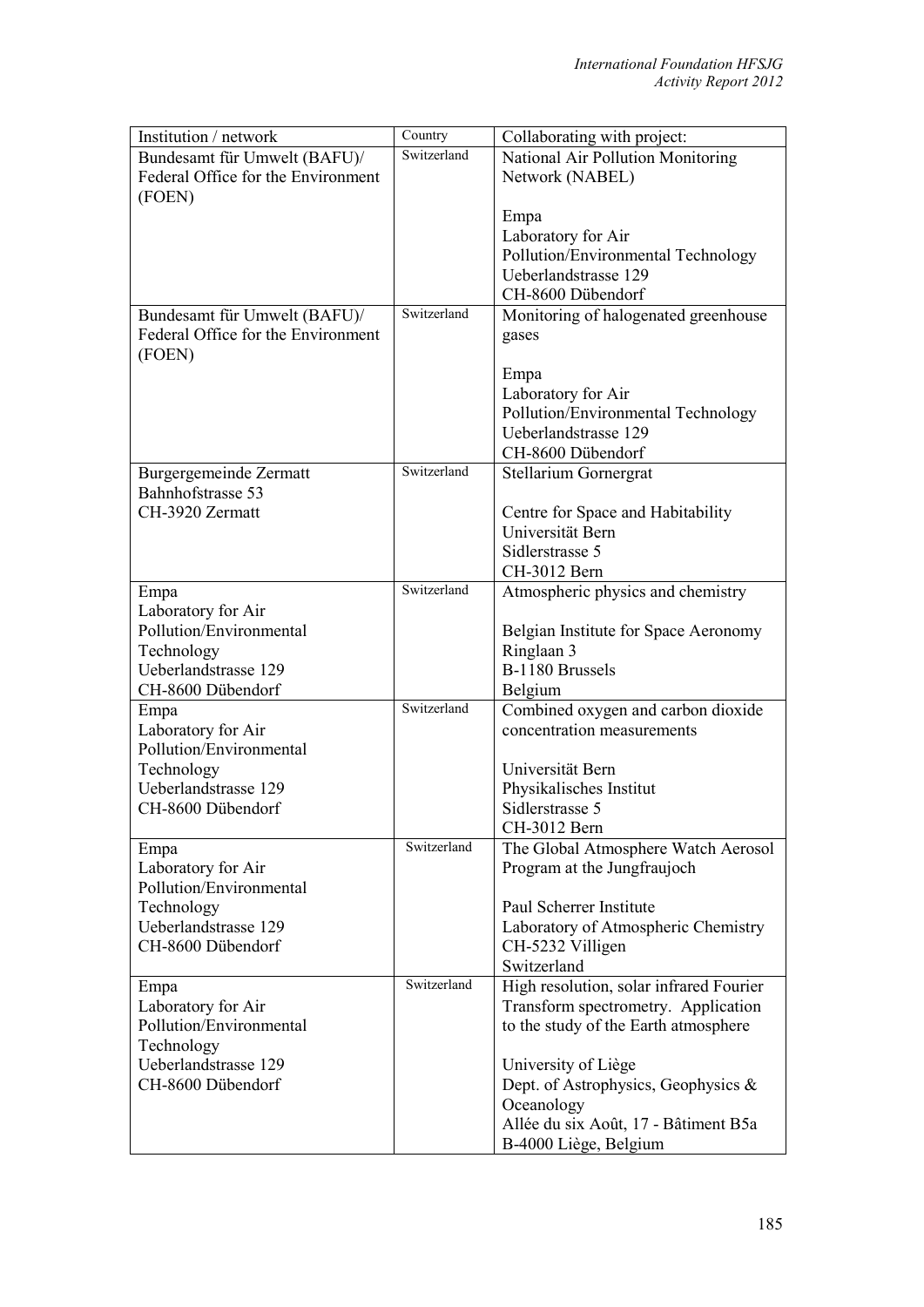| Institution / network                     | Country     | Collaborating with project:                                       |
|-------------------------------------------|-------------|-------------------------------------------------------------------|
| Empa                                      | Switzerland | Background air monitoring of gaseous                              |
| Laboratory for Air                        |             | elemental mercury at the High Altitude                            |
| Pollution/Environmental                   |             | Research Station Jungfraujoch - Source                            |
| Technology                                |             | apportionment of atmospheric mercury                              |
| CH-8600 Dübendorf                         |             | and emission estimates in Europe                                  |
|                                           |             |                                                                   |
|                                           |             | Swiss Federal Institute of Technology,                            |
|                                           |             | ETH Zurich                                                        |
|                                           |             | Wolfgang-Pauli-Strasse 10                                         |
|                                           |             | CH-8093 Zürich                                                    |
| Empa                                      | Switzerland | Measurements of NO2 and O3 In the                                 |
| Laboratory for Air                        |             | free troposhere by a New LOPAP                                    |
| Pollution/Environmental                   |             | Instrument (MINI)                                                 |
| Technology<br>CH-8600 Dübendorf           |             |                                                                   |
|                                           |             | Bergische Universität Wuppertal                                   |
|                                           |             | Physikalische Chemie / FBC<br>Gaussstrasse 20                     |
|                                           |             |                                                                   |
|                                           | Switzerland | D-42119 Wuppertal<br>Flux of biological ice nucleators to cloud   |
| Empa<br>$NABEL + Group for climate gases$ |             | altitudes (using Rn-222 as a tracer for                           |
| Laboratory for Air                        |             | atmospheric transport and mixing)                                 |
| Pollution/Environmental                   |             |                                                                   |
| Technology                                |             | University of Basel                                               |
| CH-8600 Dübendorf                         |             | <b>Institute for Environmental Geosciences</b>                    |
|                                           |             | Bernoullistrasse 30                                               |
|                                           |             | CH-4056 Basel                                                     |
| ETH Zürich                                | Switzerland | Evolution of high mountain permafrost                             |
| Swiss Federal Institute of                |             | rockwalls (Jungfrau Ostgrat)                                      |
| Technology                                |             |                                                                   |
| Computer Engineering and                  |             | WSL Institute for Snow and Avalanche                              |
| Networks Laboratory                       |             | <b>Research SLF</b>                                               |
| Dr. Jan Beutel                            |             | Flüelastrasse 11                                                  |
| Gloriastrasse 35                          |             | CH-7260 Davos Dorf                                                |
| CH-8092 Zurich                            |             |                                                                   |
| ETH Zürich                                | Switzerland | Continuous measurement of stable CO2                              |
| Swiss Federal Institute of                |             | isotopes at Jungfraujoch, Switzerland                             |
| Technology                                |             |                                                                   |
| <b>Institute for Quantum Electronics</b>  |             | Empa                                                              |
| Wolfgang-Pauli-Str.16<br>CH-8093 Zurich   |             | Laboratory for Air Pollution &<br><b>Environmental Technology</b> |
|                                           |             | Überlandstrasse 129                                               |
|                                           |             | CH-8600 Dübendorf                                                 |
| ETH Zürich                                | Switzerland | The Global Atmosphere Watch Aerosol                               |
| Swiss Federal Institute of                |             | Program at the Jungfraujoch                                       |
| Technology                                |             |                                                                   |
| Institute for Atmospheric and             |             | Paul Scherrer Institute                                           |
| <b>Climate Science</b>                    |             | Laboratory of Atmospheric Chemistry                               |
| Universitätstrasse 16                     |             | CH-5232 Villigen                                                  |
| CH-8092 Zürich                            |             | Switzerland                                                       |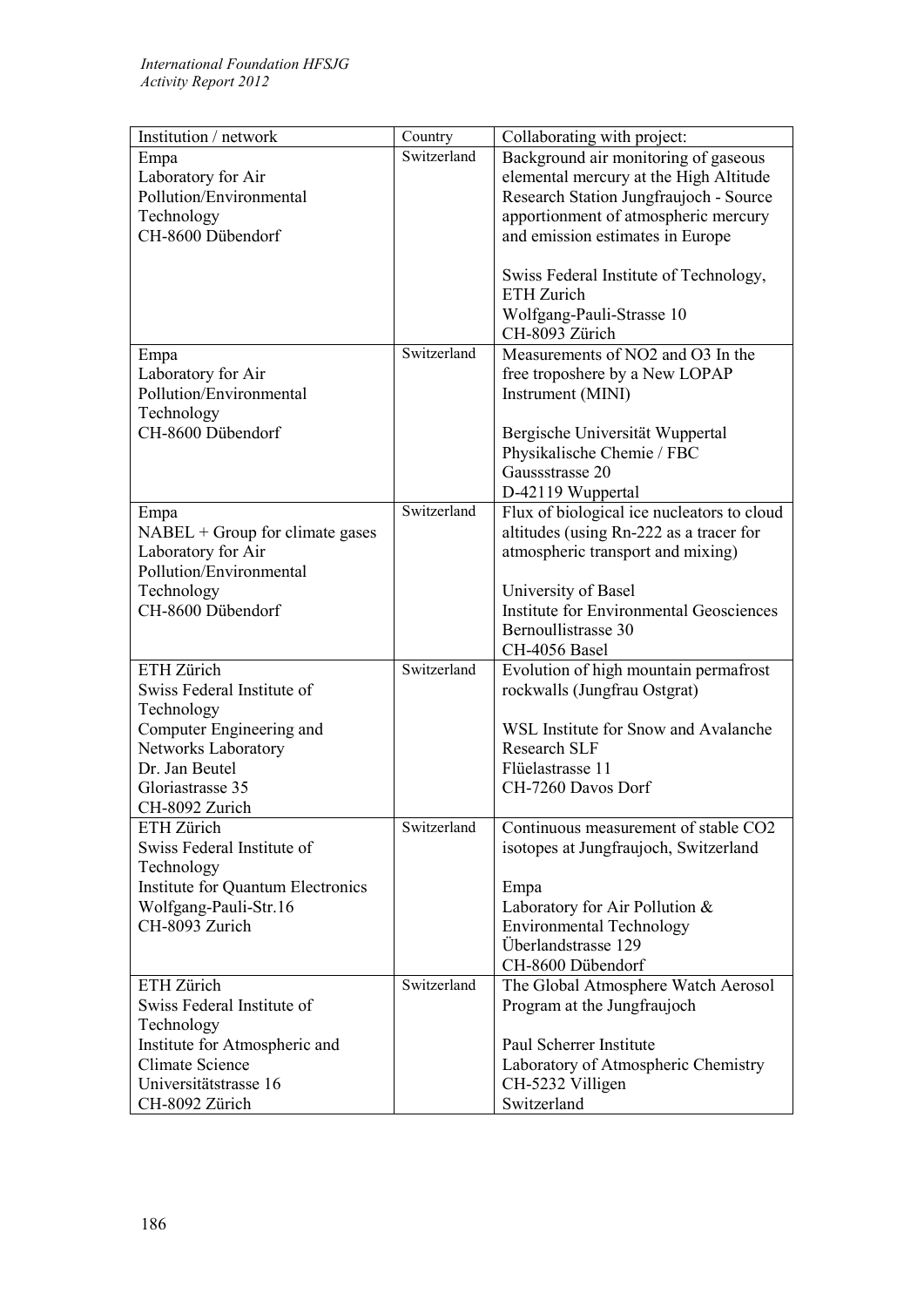| Institution / network          | Country     | Collaborating with project:              |
|--------------------------------|-------------|------------------------------------------|
| ETH Zürich                     | Switzerland | <b>Automated GPS Network Switzerland</b> |
| Swiss Federal Institute of     |             | (AGNES)                                  |
| Technology                     |             |                                          |
| Institute of Geodesy and       |             | Swiss Federal Office of Topography       |
| Photogrammetry                 |             | (swisstopo)                              |
|                                |             | Seftigenstrasse 264                      |
|                                |             | CH-3084 Wabern                           |
| ETH Zürich                     | Switzerland |                                          |
|                                |             | The Global Atmosphere Watch Aerosol      |
| Swiss Federal Institute of     |             | Program at the Jungfraujoch              |
| Technology                     |             |                                          |
| Institute of Plant, Animal and |             | Paul Scherrer Institute                  |
| <b>Agroecosystem Sciences</b>  |             | Laboratory of Atmospheric Chemistry      |
| Dr. W. Eugster                 |             | CH-5232 Villigen                         |
|                                |             | Switzerland                              |
| Institut für Aerosol- und      | Switzerland | The Global Atmosphere Watch Aerosol      |
| Sensortechnik, Fachhochschule  |             | Program at the Jungfraujoch              |
| Nordwestschweiz, Windisch      |             |                                          |
|                                |             | Paul Scherrer Institute                  |
|                                |             | Laboratory of Atmospheric Chemistry      |
|                                |             | CH-5232 Villigen                         |
|                                |             | Switzerland                              |
| <b>KWO</b>                     | Switzerland | "In der Helle der Nacht" (In the         |
|                                |             | Brightness of the Night): Single frame   |
|                                |             | time-lapse video.                        |
|                                |             |                                          |
|                                |             |                                          |
|                                |             | <b>Walter Bersinger</b>                  |
|                                |             | Obermattenstrasse 9                      |
|                                |             | CH-8153 Rümlang, Switzerland             |
| MeteoSwiss                     | Switzerland | Lidar measurements of cirrus cloud       |
|                                |             | properties in the midlatitudes           |
|                                |             |                                          |
|                                |             | Swiss Federal Office of Technology,      |
|                                |             | ETH Zürich                               |
|                                |             | Institute for Atmospheric and Climate    |
|                                |             | Science                                  |
|                                |             | Universitätsstrasse 16                   |
|                                |             | CH-8092 Zürich, Switzerland              |
| MeteoSwiss, Zurich and Payerne | Switzerland | National Air Pollution Monitoring        |
|                                |             | Network (NABEL)                          |
|                                |             |                                          |
|                                |             | Empa                                     |
|                                |             | Laboratory for Air                       |
|                                |             | Pollution/Environmental Technology       |
|                                |             | Ueberlandstrasse 129                     |
|                                |             | CH-8600 Dübendorf                        |
| MeteoSwiss                     | Switzerland |                                          |
|                                |             | Remote sensing of aerosol optical depth  |
|                                |             |                                          |
|                                |             | Physikalisch-Meteorologisches            |
|                                |             | Observatorium Davos PMOD                 |
|                                |             | <b>World Radiation Center WRC</b>        |
|                                |             | Dorfstrasse 33                           |
|                                |             | CH-7260 Davos Dorf                       |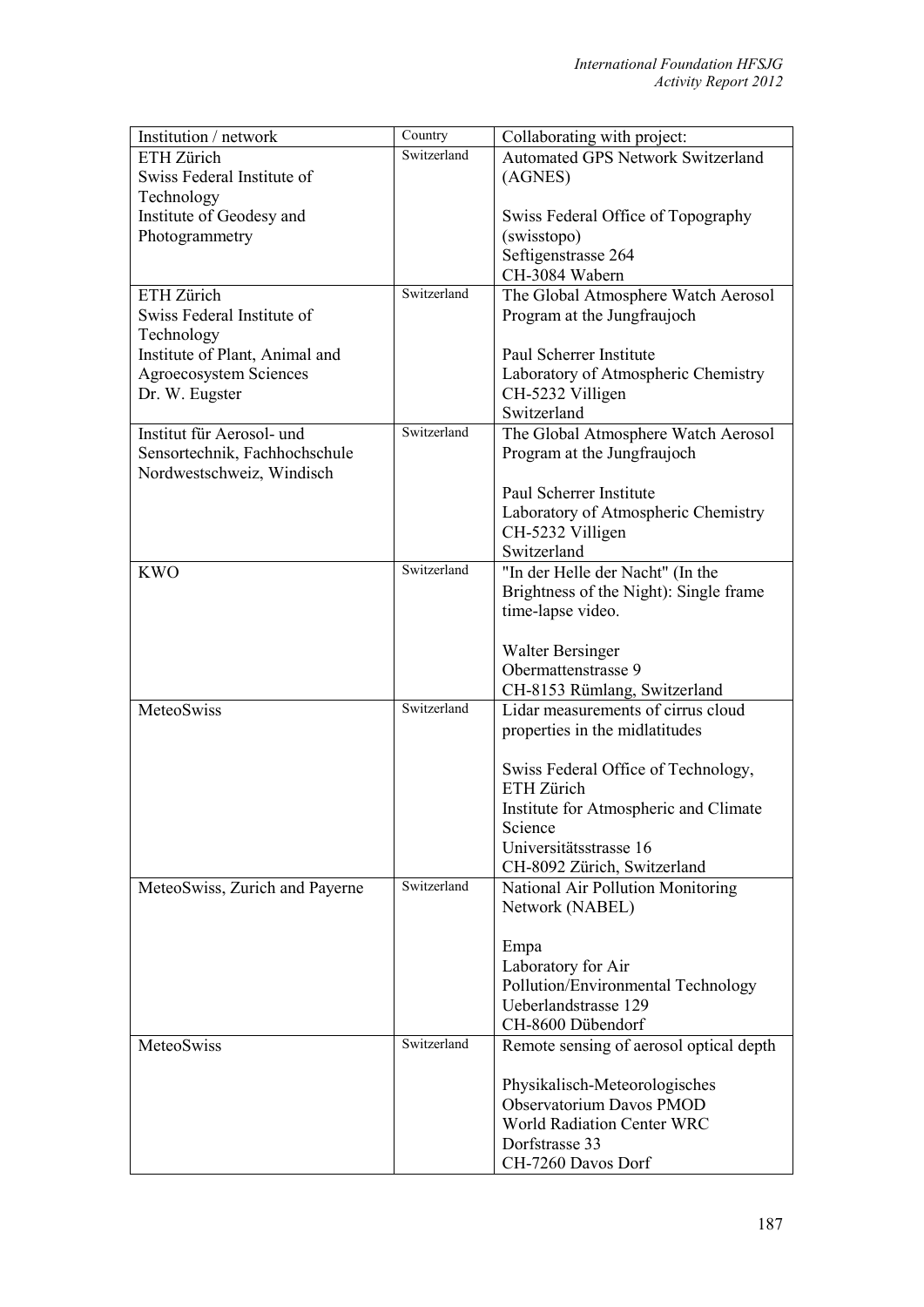| Institution / network                | $\overline{\text{Country}}$ | Collaborating with project:                       |
|--------------------------------------|-----------------------------|---------------------------------------------------|
| MeteoSwiss                           | Switzerland                 | Longwave Infrared radiative forcing               |
|                                      |                             | trend assimiliation over Switzerland              |
|                                      |                             | (LIRAS)                                           |
|                                      |                             |                                                   |
|                                      |                             | Physikalisch-Meteorologisches                     |
|                                      |                             | Observatorium Davos PMOD                          |
|                                      |                             | <b>World Radiation Center WRC</b>                 |
|                                      |                             | Dorfstrasse 33                                    |
|                                      | Switzerland                 | CH-7260 Davos Dorf                                |
| MeteoSwiss, Payerne                  |                             | The Global Atmosphere Watch Aerosol               |
| Office fédéral de météorologie et de |                             | Program at the Jungfraujoch                       |
| climatologie MétéoSuisse Station     |                             |                                                   |
| Aérologique                          |                             | Paul Scherrer Institute                           |
| ch. de l'Aérologie                   |                             | Laboratory of Atmospheric Chemistry               |
| CH-1530 Payerne                      |                             | CH-5232 Villigen<br>Switzerland                   |
|                                      | Switzerland                 | Automated GPS Network Switzerland                 |
| MeteoSwiss, Zurich and Payerne       |                             |                                                   |
|                                      |                             | (AGNES)                                           |
|                                      |                             | Swiss Federal Office of Topography                |
|                                      |                             | (swisstopo)                                       |
|                                      |                             | Seftigenstrasse 264                               |
|                                      |                             | CH-3084 Wabern                                    |
| Paul Scherrer Institute              | Switzerland                 | Lidar measurements of cirrus cloud                |
| Laboratory of Atmospheric            |                             | properties in the midlatitudes                    |
| Chemistry                            |                             |                                                   |
| CH-5232 Villigen                     |                             | Swiss Federal Office of Technology,               |
| Switzerland                          |                             | ETH Zürich                                        |
|                                      |                             | Institute for Atmospheric and Climate             |
|                                      |                             | Science                                           |
|                                      |                             | Universitätsstrasse 16                            |
|                                      |                             | CH-8092 Zürich, Switzerland                       |
| Paul Scherrer Institute              | Switzerland                 | The microstructure of ice crystals and            |
| Laboratory of Atmospheric            |                             | cloud droplets in mixed-phase clouds              |
| Chemistry                            |                             | measured with HOLIMO II. The                      |
| CH-5232 Villigen                     |                             | microstructure of crystals clouds The             |
| Switzerland                          |                             | time series of ice nuclei number                  |
|                                      |                             | concentration and properties measured             |
|                                      |                             | with PINC.                                        |
|                                      |                             |                                                   |
|                                      |                             | Swiss Federal Office of Technology,<br>ETH Zürich |
|                                      |                             |                                                   |
|                                      |                             | Institute for Atmospheric and Climate<br>Science  |
|                                      |                             | Universitätsstrasse 16                            |
|                                      |                             | CH-8092 Zürich, Switzerland                       |
| Paul Scherrer Institute              | Switzerland                 | Measurement of 222Rn for atmospheric              |
| Laboratory of Atmospheric            |                             | tracer applications                               |
| Chemistry                            |                             |                                                   |
| CH-5232 Villigen                     |                             | University of Basel                               |
| Switzerland                          |                             | <b>Institute for Environmental Geosciences</b>    |
|                                      |                             | Bernoullistrasse 30                               |
|                                      |                             | CH-4056 Basel                                     |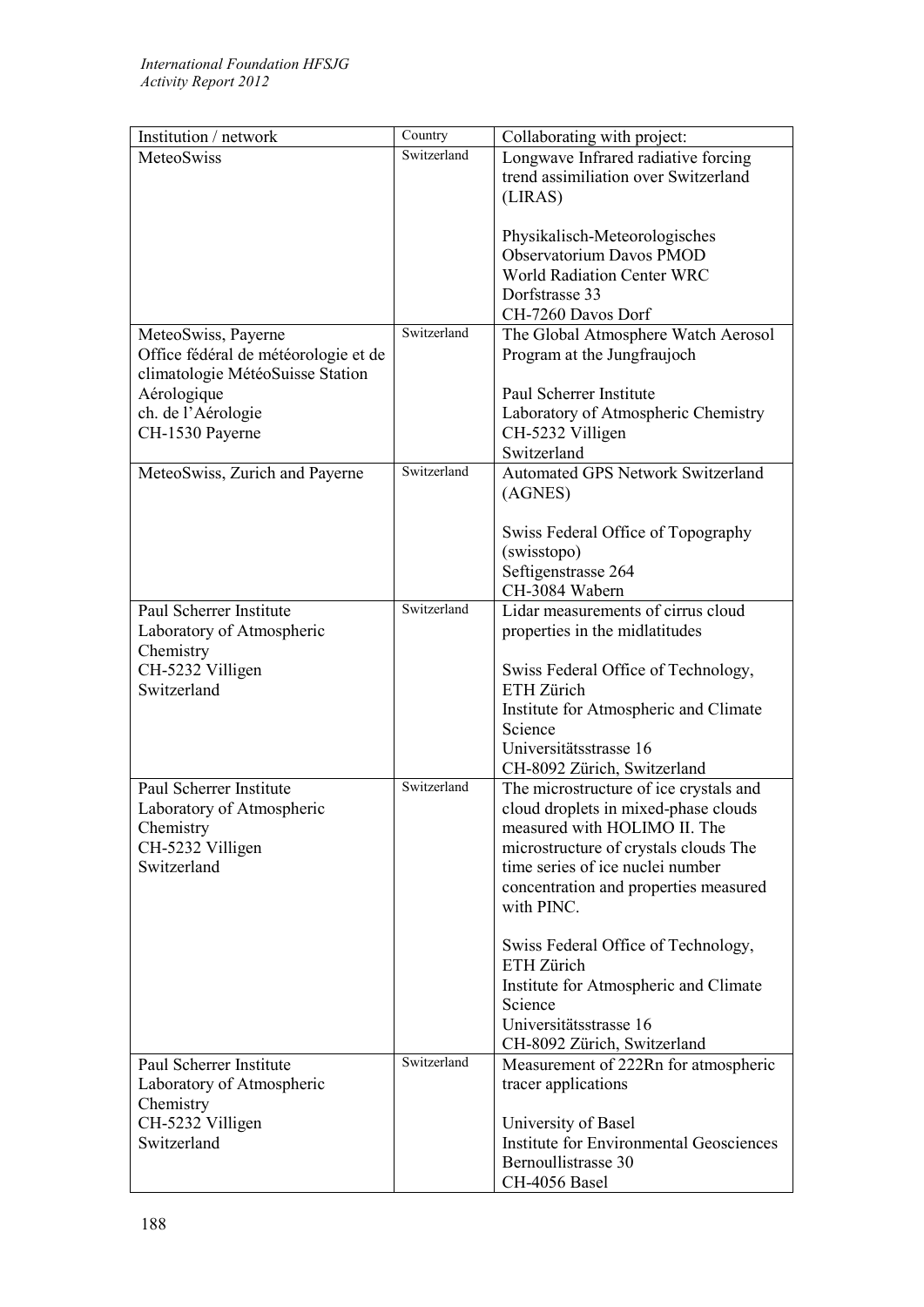| Institution / network                                   | Country     | Collaborating with project:                             |
|---------------------------------------------------------|-------------|---------------------------------------------------------|
| Paul Scherrer Institute                                 | Switzerland | Flux of biological ice nucleators to cloud              |
| Laboratory of Atmospheric                               |             | altitudes (using Rn-222 as a tracer for                 |
| Chemistry                                               |             | atmospheric transport and mixing)                       |
| CH-5232 Villigen                                        |             |                                                         |
| Switzerland                                             |             | University of Basel                                     |
|                                                         |             | <b>Institute for Environmental Geosciences</b>          |
|                                                         |             | Bernoullistrasse 30                                     |
|                                                         |             | CH-4056 Basel                                           |
| PermaSense                                              | Switzerland | Evolution of high mountain permafrost                   |
| University of Zurich                                    |             | rockwalls (Jungfrau Ostgrat)                            |
| Department of Geography                                 |             |                                                         |
| Dr. Stephan Gruber                                      |             | WSL Institute for Snow and Avalanche                    |
| Winterthurerstrasse 190                                 |             | <b>Research SLF</b>                                     |
| CH-8057 Zurich                                          |             | Flüelastrasse 11                                        |
|                                                         |             | CH-7260 Davos Dorf                                      |
| <b>PERMOS</b> (Permafrost Monitoring                    | Switzerland | Evolution of high mountain permafrost                   |
| Switzerland)                                            |             | rockwalls (Jungfrau Ostgrat)                            |
| http://www.permos.ch/                                   |             |                                                         |
| http://www.permos.ch/partner.html                       |             | WSL Institute for Snow and Avalanche                    |
|                                                         |             | <b>Research SLF</b>                                     |
|                                                         |             | Flüelastrasse 11                                        |
|                                                         | Switzerland | CH-7260 Davos Dorf                                      |
| Physikalisch-Meteorologisches                           |             | The Global Atmosphere Watch Aerosol                     |
| Observatorium Davos PMOD                                |             | Program at the Jungfraujoch                             |
| <b>World Radiation Center WRC</b><br>Dr. Julian Gröbner |             | Paul Scherrer Institute                                 |
| Davos Switzerland                                       |             |                                                         |
|                                                         |             | Laboratory of Atmospheric Chemistry<br>CH-5232 Villigen |
|                                                         |             | Switzerland                                             |
| Studiengesellschaft Mont Soleil                         | Switzerland | "In der Helle der Nacht" (In the                        |
|                                                         |             | Brightness of the Night): Single frame                  |
|                                                         |             | time-lapse video.                                       |
|                                                         |             |                                                         |
|                                                         |             | <b>Walter Bersinger</b>                                 |
|                                                         |             | Obermattenstrasse 9                                     |
|                                                         |             | CH-8153 Rümlang, Switzerland                            |
| Study of solar photometry (aerosol                      | Switzerland | Global Atmosphere Watch Radiation                       |
| optical depth) and longwave                             |             | Measurements                                            |
| infrared radiative forcing in                           |             |                                                         |
| collaboration with the Physikalisch                     |             | Federal Office of Meteorology and                       |
| Meteorologisches Observatorium                          |             | climatology MeteoSwiss                                  |
| Davo (PMOD), World Radiation                            |             | Atmospheric Data Department                             |
| Center (WRC)                                            |             | ch. de l'Aérologie                                      |
| Dorfstrasse 33                                          |             | CH-1530 Payerne                                         |
| CH-7260 Davos Dorf                                      |             |                                                         |
| <b>SUPSI</b>                                            | Switzerland | "In der Helle der Nacht" (In the                        |
|                                                         |             | Brightness of the Night): Single frame                  |
|                                                         |             | time-lapse video.                                       |
|                                                         |             |                                                         |
|                                                         |             | <b>Walter Bersinger</b>                                 |
|                                                         |             | Obermattenstrasse 9                                     |
|                                                         |             | CH-8153 Rümlang, Switzerland                            |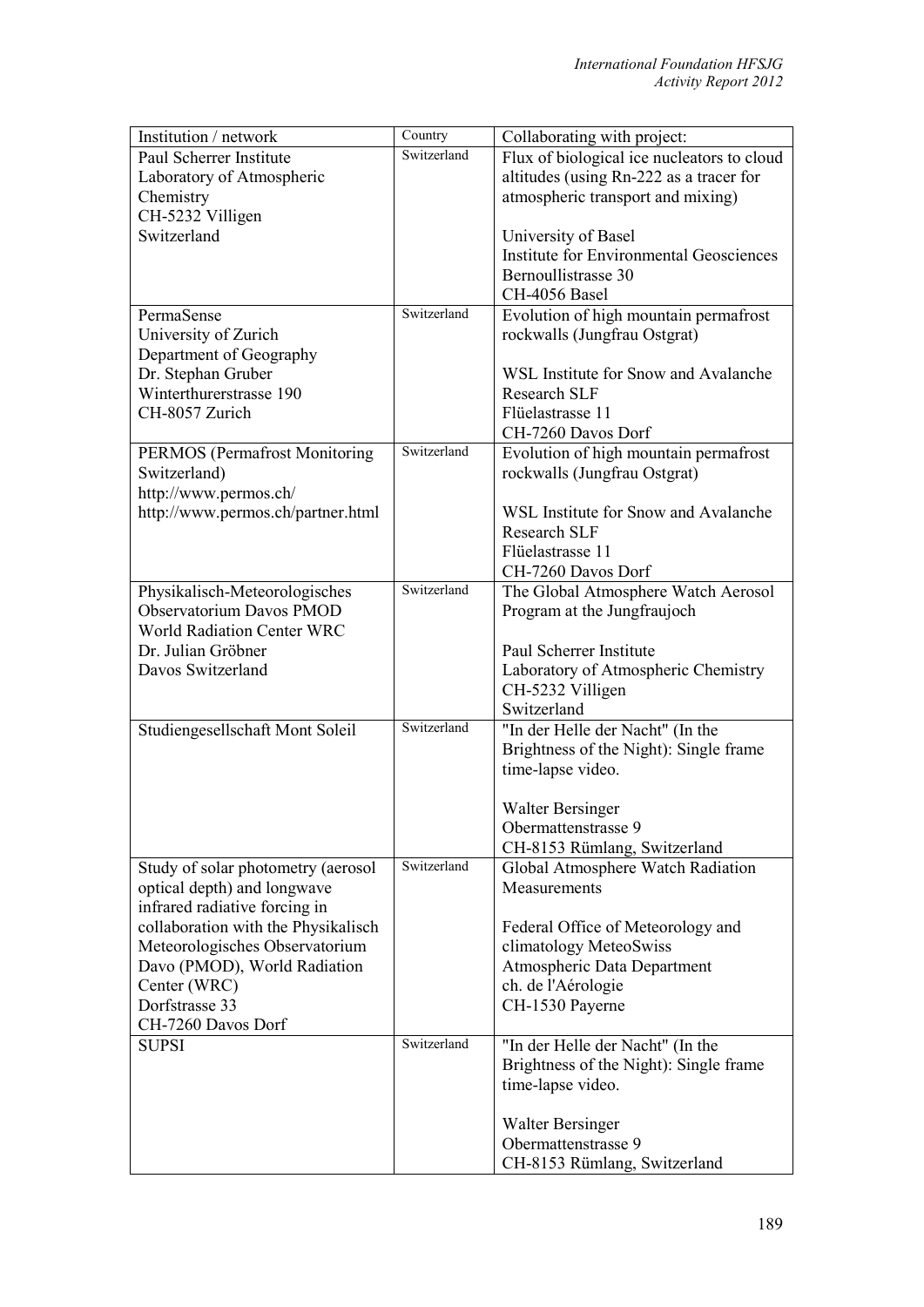| Institution / network              | Country     | Collaborating with project:                             |
|------------------------------------|-------------|---------------------------------------------------------|
| Swiss GCOS office                  | Switzerland | Combined oxygen and carbon dioxide                      |
| http://www.proclim.ch/4dcgi/procli |             | concentration measurements                              |
| m/all/News?33566                   |             |                                                         |
|                                    |             | Universität Bern                                        |
|                                    |             | Physikalisches Institut                                 |
|                                    |             | Klima- und Umweltphysik                                 |
|                                    |             | Sidlerstrasse 5                                         |
|                                    | Switzerland | CH-3012 Bern                                            |
| Swiss Glacier Monitoring Network,  |             | Glaciological investigations on the                     |
| Federal Office for the Environment |             | Grosser Aletschgletscher                                |
| (BAFU)                             |             |                                                         |
|                                    |             | Swiss Federal Office of Technology,<br>ETH Zürich       |
|                                    |             | Versuchsanstalt für Wasserbau,                          |
|                                    |             | Hydrologie und Glaziologie (VAW)                        |
|                                    |             | Gloriastrasse 37/39                                     |
|                                    |             | CH-8092 Zürich                                          |
| <b>Tofwerk AG</b>                  | Switzerland | <b>Aerosol Chemical Speciation Monitor</b>              |
| CH-3600 Thun                       |             | (ACSM) measurements on the                              |
|                                    |             | Jungfraujoch within the frame of the EU                 |
|                                    |             | project ACTRIS (Aerosols, Clouds, and                   |
|                                    |             | Trace gases Research Infrastructure                     |
|                                    |             | Network)                                                |
|                                    |             |                                                         |
|                                    |             | Paul Scherrer Institute                                 |
|                                    |             | Laboratory of Atmospheric Chemistry                     |
|                                    |             | CH-5232 Villigen                                        |
|                                    |             | Switzerland                                             |
| Universität Basel                  | Switzerland | The Global Atmosphere Watch Aerosol                     |
| Institut für                       |             | Program at the Jungfraujoch                             |
| Umweltgeowissenschaften            |             |                                                         |
| Dr. Franz Conen                    |             | Paul Scherrer Institute                                 |
| Bernoullistrasse 30                |             | Laboratory of Atmospheric Chemistry                     |
| CH-4056 Basel                      |             | CH-5232 Villigen                                        |
| University of Bern                 | Switzerland | Switzerland<br><b>Automated GPS Network Switzerland</b> |
| Astronomical Institute (AIUB),     |             | (AGNES)                                                 |
| Sidlerstrasse 5                    |             |                                                         |
| CH-3012 Bern                       |             | Swiss Federal Office of Topography                      |
|                                    |             | (swisstopo)                                             |
|                                    |             | Seftigenstrasse 264                                     |
|                                    |             | CH-3084 Wabern                                          |
| University of Bern                 | Switzerland | <b>Automated GPS Network Switzerland</b>                |
| Institute of Applied Physics (IAP) |             | (AGNES)                                                 |
|                                    |             |                                                         |
|                                    |             | Swiss Federal Office of Topography                      |
|                                    |             | (swisstopo)                                             |
|                                    |             | Seftigenstrasse 264                                     |
|                                    |             | CH-3084 Wabern                                          |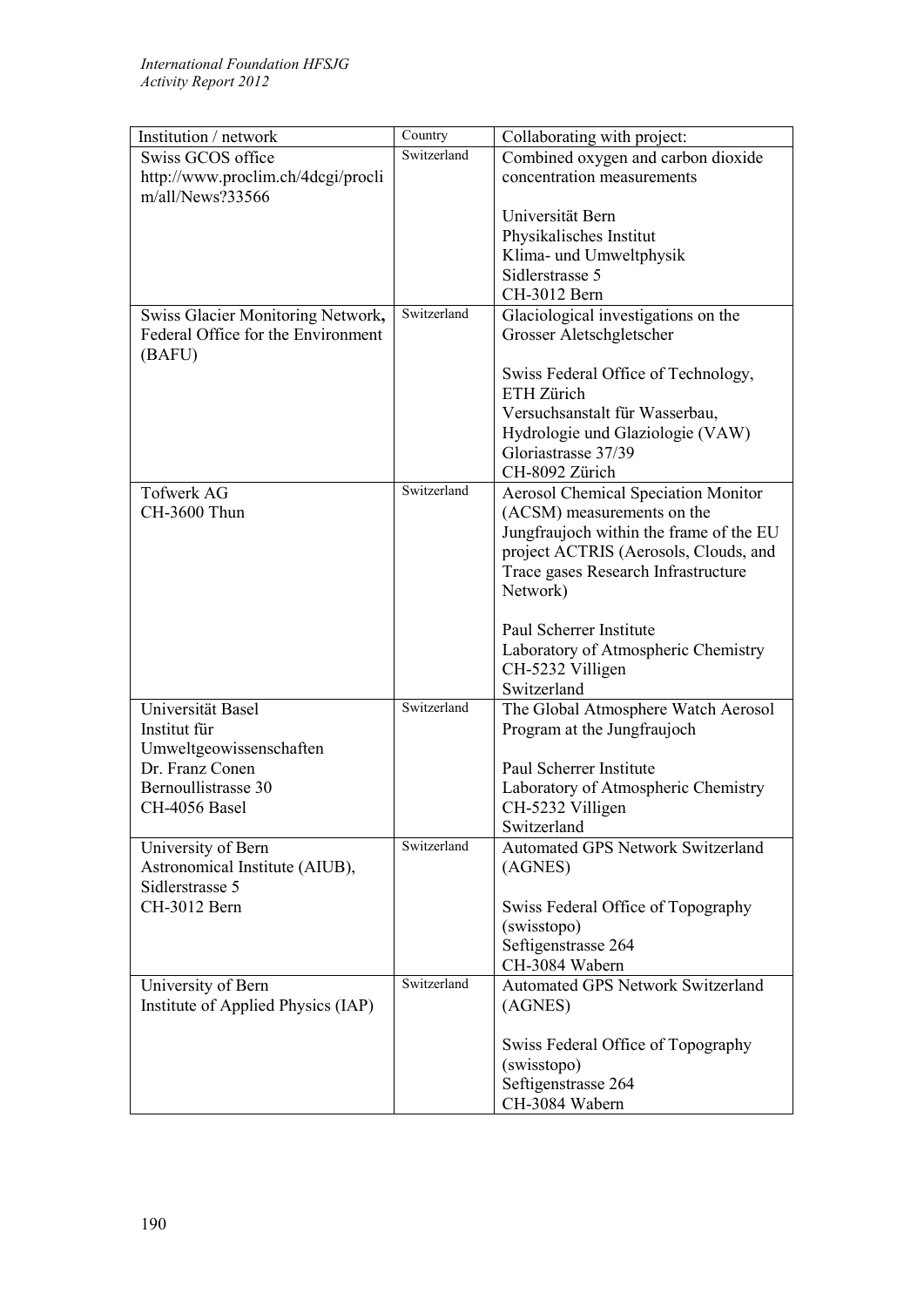| Institution / network                   | Country     | Collaborating with project:                            |
|-----------------------------------------|-------------|--------------------------------------------------------|
| University of Bern                      | Switzerland | National Air Pollution Monitoring                      |
| Physics Institute                       |             | Network, temporary extension                           |
| Climate and Environmental               |             |                                                        |
| Physics                                 |             | Empa                                                   |
| Sidlerstrasse 5                         |             | Laboratory for Air Pollution &                         |
| CH-3012 Bern                            |             | <b>Environmental Technology</b>                        |
|                                         |             | Ueberlandstrasse 129                                   |
|                                         |             | CH-8600 Duebendorf                                     |
| University of Bern                      | Switzerland | The Global Atmosphere Watch Aerosol                    |
| Physics Institute                       |             | Program at the Jungfraujoch                            |
| Climate and Environmental               |             |                                                        |
| Physics                                 |             | Paul Scherrer Institute                                |
| Sidlerstrasse 5                         |             | Laboratory of Atmospheric Chemistry                    |
| CH-3012 Bern                            |             | CH-5232 Villigen                                       |
|                                         |             | Switzerland                                            |
|                                         | Switzerland | Continuous measurement of stable CO2                   |
| University of Bern<br>Physics Institute |             |                                                        |
| Climate and Environmental               |             | isotopes at Jungfraujoch, Switzerland                  |
|                                         |             |                                                        |
| Physics                                 |             | Empa                                                   |
| Sidlerstrasse 5                         |             | Laboratory for Air Pollution &                         |
| CH-3012 Bern                            |             | <b>Environmental Technology</b><br>Überlandstrasse 129 |
|                                         |             |                                                        |
|                                         |             | CH-8600 Dübendorf                                      |
| University of Bern                      | Switzerland | "In der Helle der Nacht" (In the                       |
| Physics Institute                       |             | Brightness of the Night): Single frame                 |
| Climate and Environmental               |             | time-lapse video.                                      |
| Physics                                 |             |                                                        |
| Sidlerstrasse 5                         |             | Walter Bersinger                                       |
| CH-3012 Bern                            |             | Obermattenstrasse 9                                    |
|                                         |             | CH-8153 Rümlang, Switzerland                           |
| Universität Bern                        | Switzerland | 85Kr Activity Determination in                         |
| Physikalisches Institut                 |             | Tropospheric Air                                       |
| <b>Climate and Environmental</b>        |             |                                                        |
| Physics                                 |             | Bundesamt für Strahlenschutz                           |
| Dr. Roland Purtschert                   |             | Rosastrasse 9                                          |
| Sidlerstrasse 5                         |             | D-79098 Freiburg                                       |
| CH-3012 Bern                            |             |                                                        |
| Universität Fribourg                    | Switzerland | The Global Atmosphere Watch Aerosol                    |
| Departement für                         |             | Program at the Jungfraujoch                            |
| Geowissenschaften Prof. Dr. B.          |             |                                                        |
| Grobéty                                 |             | Paul Scherrer Institute                                |
| Chemin du Musée 6                       |             | Laboratory of Atmospheric Chemistry                    |
| CH-1700 Fribourg                        |             | CH-5232 Villigen                                       |
|                                         |             | Switzerland                                            |
| Universität Fribourg                    | Switzerland | Evolution of high mountain permafrost                  |
| Department of Geosciences               |             | rockwalls (Jungfrau Ostgrat)                           |
| Prof. Martin Hoelzle                    |             |                                                        |
|                                         |             | WSL Institute for Snow and Avalanche                   |
| Chemin du Musée 6                       |             | Research SLF                                           |
| CH-1700 Fribourg                        |             | Flüelastrasse 11                                       |
|                                         |             | CH-7260 Davos Dorf                                     |
|                                         |             |                                                        |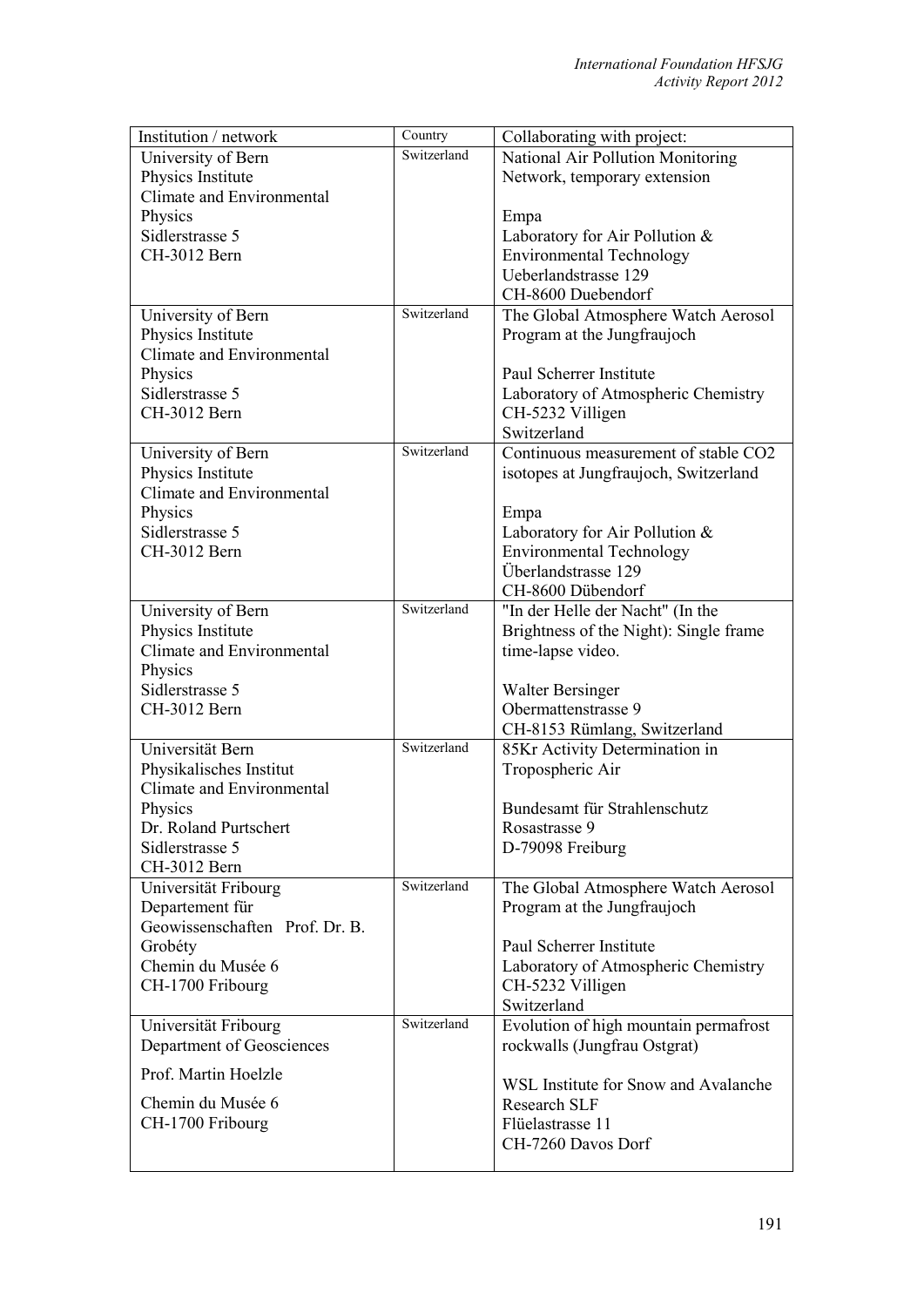| Institution / network             | Country     | Collaborating with project:                |
|-----------------------------------|-------------|--------------------------------------------|
| Université de Fribourg            | Switzerland | Climate reconstruction from high-alpine    |
| Département des Géosciences       |             | ice cores                                  |
| Prof. Martin Hoelzle              |             |                                            |
| Dr. Matthias Huss                 |             | Paul Scherrer Institut                     |
| Chemin du Musée 6                 |             | Labor für Radio- und Umweltchemie          |
| CH-1700 Fribourg                  |             | CH-5232 Villigen                           |
|                                   |             | Switzerland                                |
| Université de Genève              | Switzerland | Transport and survival of desert soil- and |
| Département de Biologie, végétale |             | rock surface inhabiting micro-organisms    |
|                                   |             | in atmospheric mineral dust                |
|                                   |             | Universität Bern                           |
|                                   |             | Institut für Veterinär Bakteriologie       |
|                                   |             | Länggassstrasse 122                        |
|                                   |             | CH-3012 Bern                               |
| University of Geneva              | Switzerland | Stellarium Gornergrat                      |
| Geneva Observatory                |             |                                            |
| <b>Astronomy Department</b>       |             | Centre for Space and Habitability          |
| Prof. Didier Queloz               |             | University of Bern                         |
| 51, Chemin des Maillettes         |             | Sidlerstrasse 5                            |
| CH-1290 Sauverny                  |             | CH-3012 Bern                               |
| University Hospital Zurich        | Switzerland | Cardiovascular adjustments to prolonged    |
|                                   |             | altitude exposure                          |
|                                   |             |                                            |
|                                   |             | University of Zurich                       |
|                                   |             | Institute of Physiology                    |
|                                   |             | Winterthurerstrasse 190                    |
|                                   |             | CH-8057 Zürich                             |
| University of Zurich              | Switzerland | Effects of physical exercise and Vascular  |
| Veterinary Physiology             |             | Endothelial Growth Factor on the           |
| Winterthurerstr. 190              |             | neurogliovascular adaption to hypoxia      |
| CH-8057 Zurich, Switzerland       |             |                                            |
|                                   |             | Enrike G. Argandoña                        |
|                                   |             | Boulevard Pérolles 75                      |
|                                   |             | CH-1700 Fribourg                           |
| WSL Institute for Snow and        | Switzerland | PERMASENSE: Permafrost                     |
| <b>Avalanche Research SLF</b>     |             | measurements (temperature,                 |
| Flüelastrasse 11                  |             | conductivity, acoustic emission) with      |
| CH-7260 Davos Dorf                |             | wireless sensor networks                   |
|                                   |             |                                            |
|                                   |             | University of Zurich                       |
|                                   |             | Department of Geography                    |
|                                   |             | Glaciology, Geomorphodynamics &            |
|                                   |             | Geochronology                              |
|                                   |             | Winterthurerstr. 190                       |
|                                   |             | CH-8057 Zürich, Switzerland                |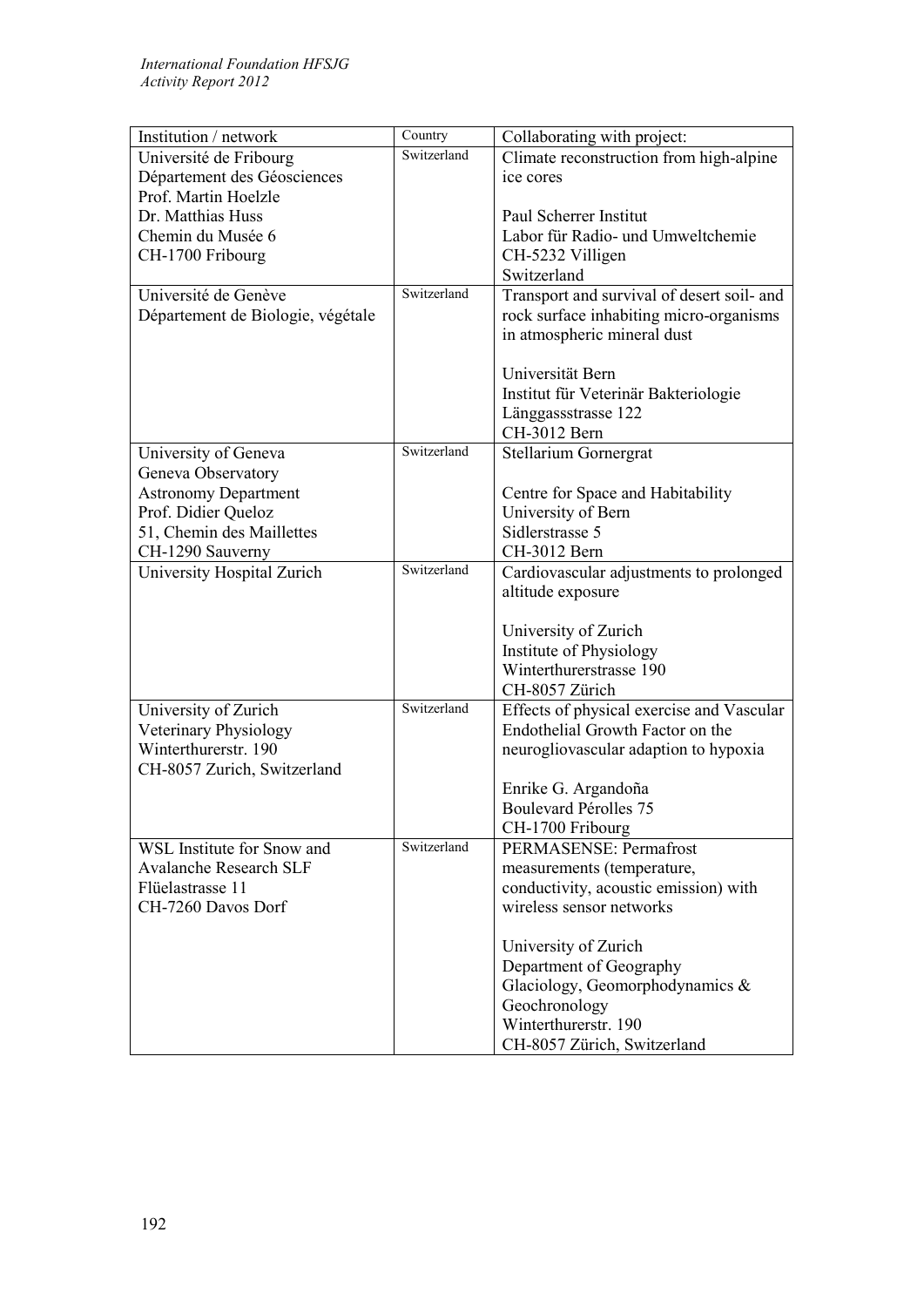| Institution / network                 | Country   | Collaborating with project:              |
|---------------------------------------|-----------|------------------------------------------|
| <b>Abant Izzet Baysal University</b>  | Turkey    | Test of a prototype for a new concept of |
| Department of Physics                 |           | an EAS detector                          |
| <b>Experimental Nuclear and High</b>  |           |                                          |
| <b>Energy Group</b>                   |           | University of Rome La Sapienza           |
| Prof. Dr. Haluk Denizli               |           | Departement of Physics                   |
| Bolu / Turkey                         |           | P.zza A. Moro 5                          |
|                                       |           | I-00198 Rome                             |
| Kafkas Universitesi                   | Turkey    | Test of a prototype for a new concept of |
| Fen Edebiyat Fakultesi                |           | an EAS detector                          |
| Dr. Mithat Kaya                       |           |                                          |
| Fizik Bolumu                          |           | University of Rome La Sapienza           |
| 36000 Kars / Turkey                   |           | Departement of Physics                   |
|                                       |           | P.zza A. Moro 5                          |
|                                       |           | I-00198 Rome                             |
| University of Leeds                   | <b>UK</b> | Atmospheric physics and chemistry        |
| School of Earth and Environment       |           |                                          |
| Collaboration with Martin             |           | Belgian Institute for Space Aeronomy     |
| Chipperfield                          |           | Ringlaan 3                               |
| Leeds, LS2 9JT                        |           | B-1180 Brussels                          |
| United Kingdom                        |           | Belgium                                  |
| http://www.see.leeds.ac.uk/people/    |           |                                          |
| m.chipperfield                        |           |                                          |
| University of Leeds                   | <b>UK</b> | High resolution, solar infrared Fourier  |
|                                       |           | Transform spectrometry. Application to   |
|                                       |           | the study of the Earth atmosphere        |
|                                       |           |                                          |
|                                       |           | University of Liège                      |
|                                       |           | Dept. of Astrophysics, Geophysics &      |
|                                       |           | Oceanology                               |
|                                       |           | Allée du six Août, 17 - Bâtiment B5a     |
|                                       |           | B-4000 Liège, Belgium                    |
| University of Manchester              | <b>UK</b> | The Global Atmosphere Watch Aerosol      |
| School of Earth, Atmospheric and      |           | Program at the Jungfraujoch              |
| <b>Environmental Sciences (SEAES)</b> |           |                                          |
| Prof. H. Coe and Prof. T.             |           | Paul Scherrer Institute                  |
| Choularton                            |           | Laboratory of Atmospheric Chemistry      |
| Manchester, England                   |           | CH-5232 Villigen                         |
|                                       |           | Switzerland                              |
| <b>STFC Rutherford Appleton</b>       | UK        | <b>STEAMR</b>                            |
| Laboratory Didcot, Oxfordshire        |           |                                          |
|                                       |           | Universität Bern                         |
|                                       |           | Institut für Angewandte Physik           |
|                                       |           | Sidlerstrasse 5                          |
|                                       |           | CH-3012 Bern, Switzerland                |